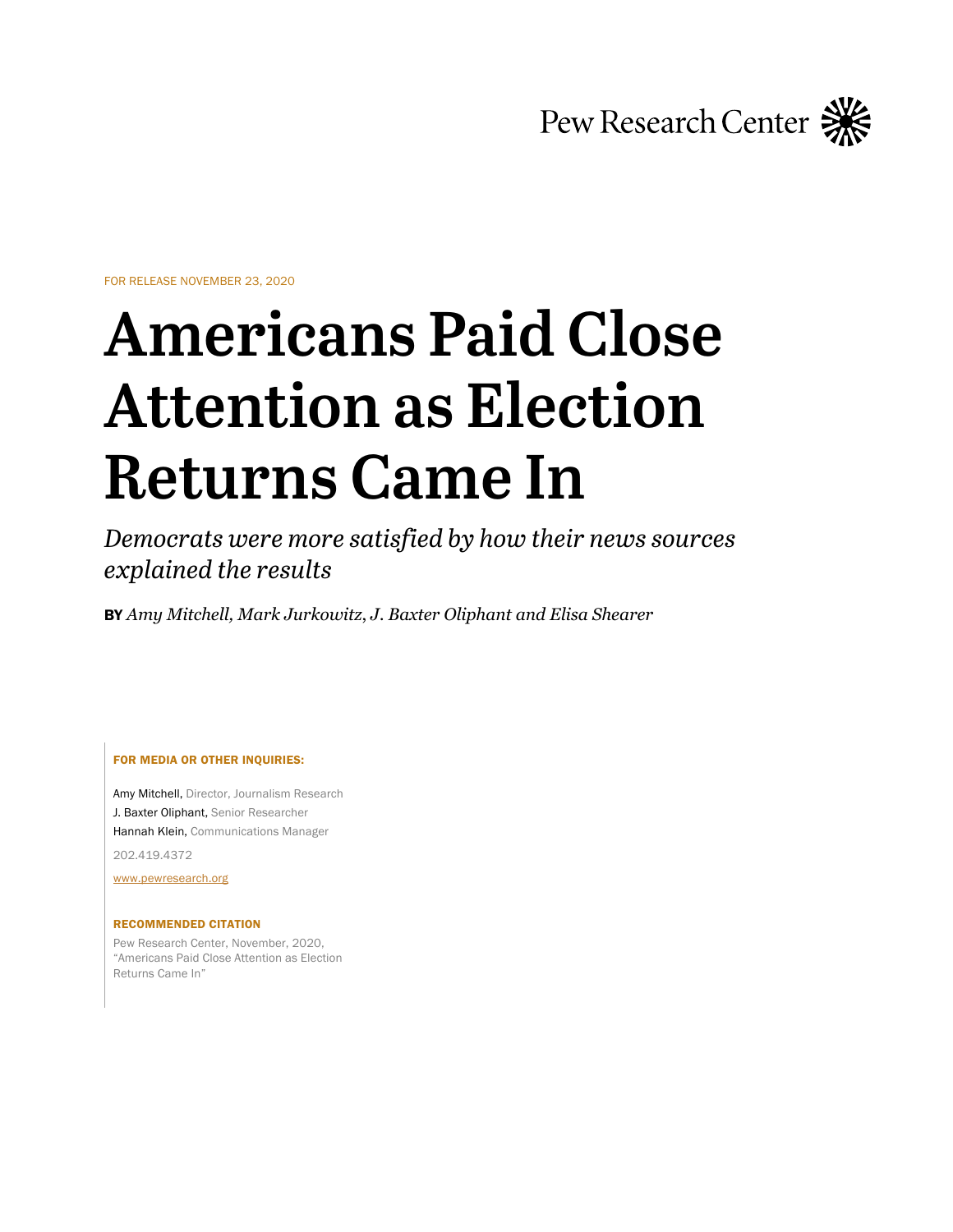# About Pew Research Center

Pew Research Center is a nonpartisan fact tank that informs the public about the issues, attitudes and trends shaping the world. It does not take policy positions. The Center conducts public opinion polling, demographic research, content analysis and other data-driven social science research. It studies U.S. politics and policy; journalism and media; internet, science and technology; religion and public life; Hispanic trends; global attitudes and trends; and U.S. social and demographic trends. All of the Center's reports are available at [www.pewresearch.org](https://www.pewresearch.org/). Pew Research Center is a subsidiary of The Pew Charitable Trusts, its primary funder.

© Pew Research Center 2020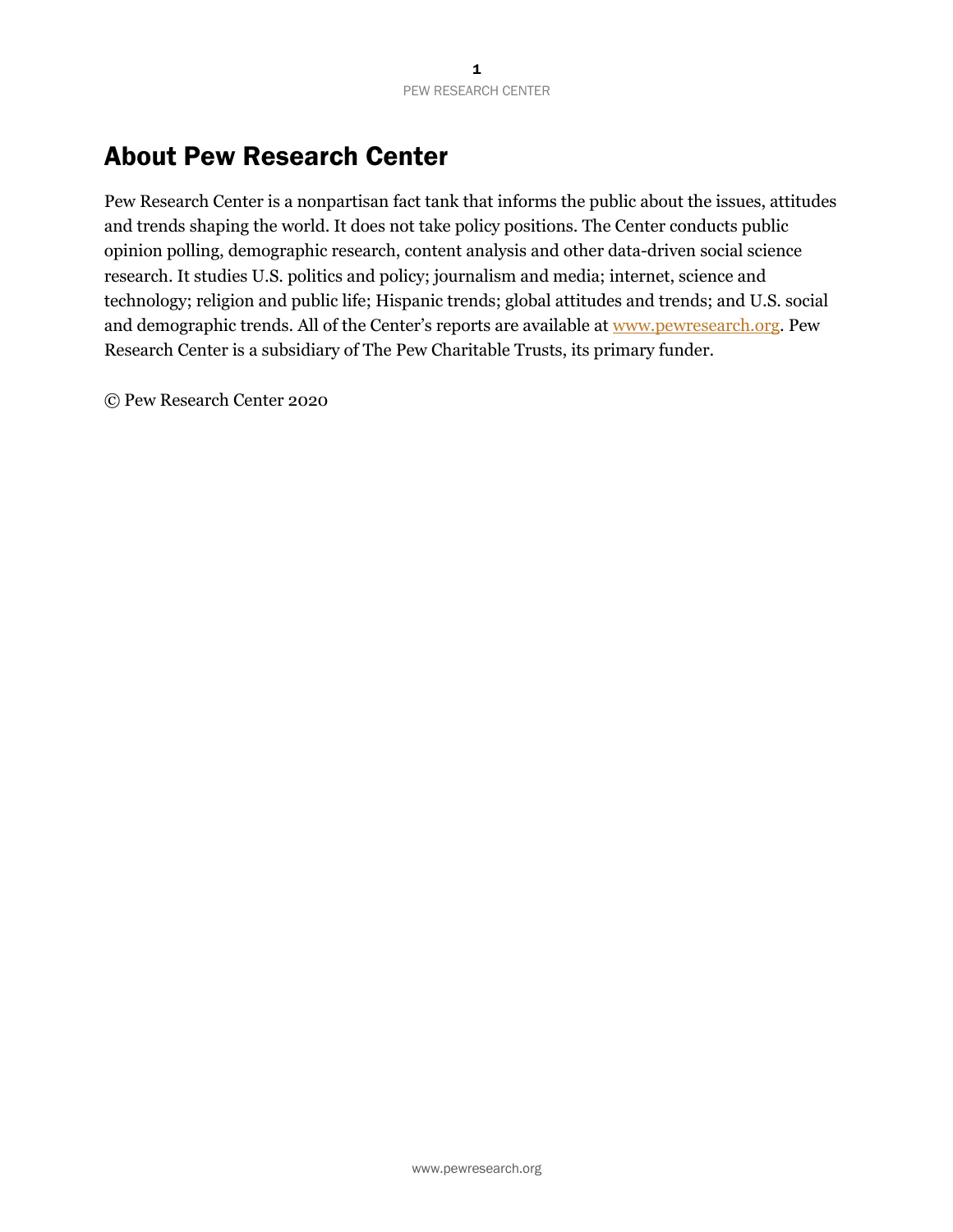# How we did this

Pew Research Center's **American News Pathways** project conducted this study to understand how Americans are engaging with and perceiving news coverage of the 2020 presidential election.

For this analysis, we surveyed 11,818 U.S. adults between Nov. 12-17, 2020. Everyone who completed the survey is a member of Pew Research Center's American Trends Panel (ATP), an online survey panel that is recruited through national, random sampling of residential addresses. This way nearly all U.S. adults have a chance of selection. The survey is weighted to be representative of the U.S. adult population by gender, race, ethnicity, partisan affiliation, education and other categories. Read more about the [ATP's methodology](https://www.pewresearch.org/methods/u-s-survey-research/american-trends-panel/).

See here to read more about the [questions used](https://www.journalism.org/wp-content/uploads/sites/8/2020/11/PJ_11.23.20_W78_pathways_topline.pdf) for this report and the report's [methodology](https://www.journalism.org/2020/11/23/methodology-71).

Visit our *interactive data tool* to access the questions included in this report, as well as content about the coronavirus outbreak and the 2020 presidential election.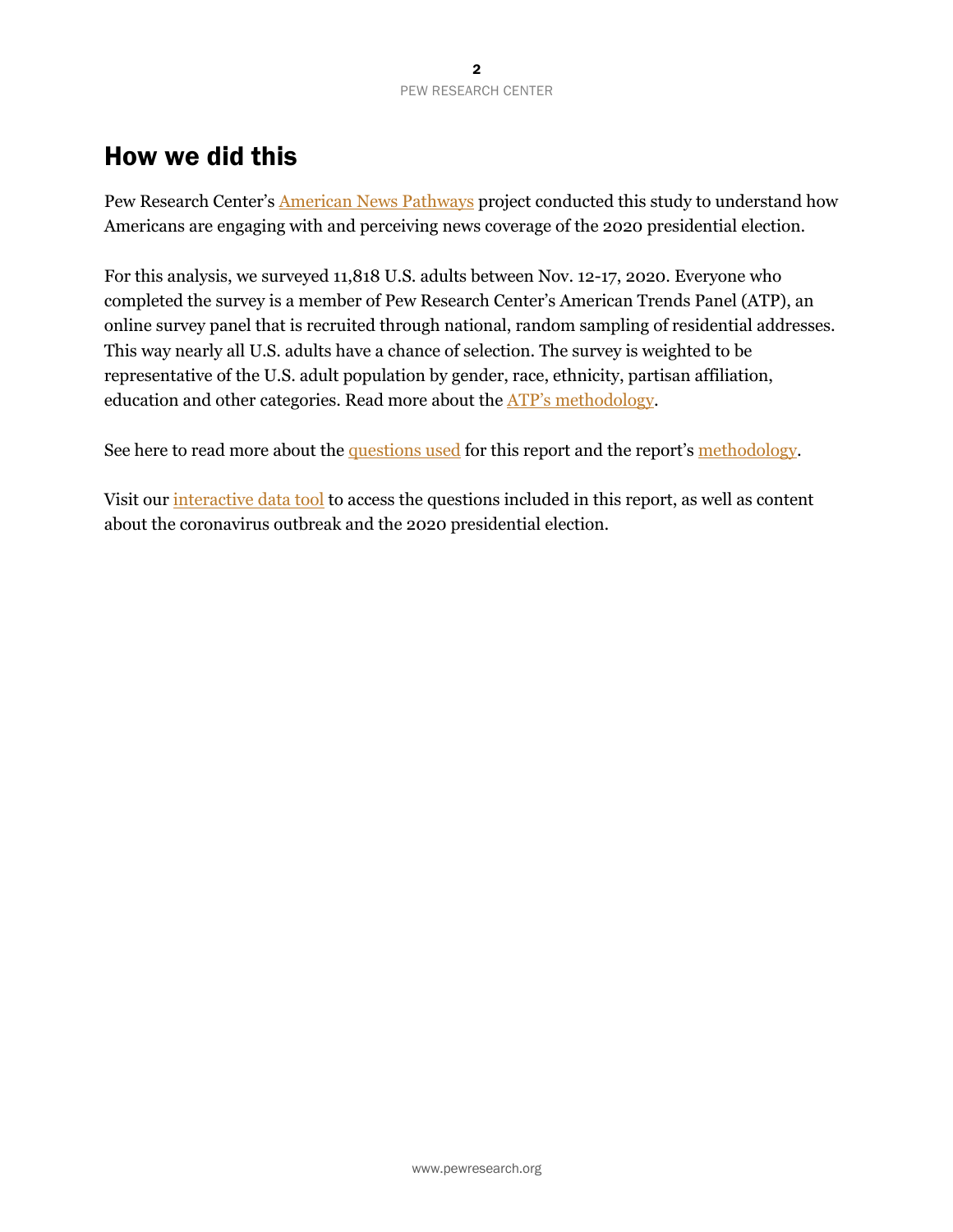# **Americans Paid Close Attention as Election Returns Came In**

*Democrats were more satisfied by how their news sources explained the results*

As election returns rolled in – albeit more slowly than in recent years – Americans were tuning in closely. They also, for the most part, gave their news sources positive marks for the coverage of the returns, though Republicans were less likely to do so than Democrats.

About a third of U.S. adults (36%) say they followed the results of the presidential election "almost constantly," according a Pew Research Center survey of 11,818 U.S. adults conducted Nov. 12-17,

2020, as a part of the Center's [American News Pathways](https://www.pewresearch.org/topics/american-news-pathways/) [project](https://www.pewresearch.org/topics/american-news-pathways/). Another 34% say they checked in fairly often, while about two-in-ten (22%) did so occasionally. Just 7% of Americans say they tuned out the results entirely. What's more, about four-in-ten U.S. adults (38%) say the sources they turned to most did very well in helping them understand the results after polls closed. A similar portion (40%) say they did somewhat well, for a total of 77% who gave positive marks. Only 14% say their most turned-to sources for election results did not too or not very well.

### Most Americans checked in on election results at least fairly often, very few tuned them out entirely ...

*% of U.S. adults who say they \_\_\_ the results of the presidential election after polls closed on Election Day*

| <b>Followed almost</b> | <b>Checked in</b> | <b>Checked in Tuned out</b> | entirely |
|------------------------|-------------------|-----------------------------|----------|
| constantly             | fairly often      | occasionally                |          |
| 36%                    | 34%               | 22%                         | 7%       |

## ... And a large majority say their news sources did well at explaining the results

*% of U.S. adults who say that the sources they used the most after polls closed on Election Day helped them understand the results as they came in …*

| <b>Very well</b> | Somewhat well | Not too/<br>well | Not at all Tuned out<br>entirely |
|------------------|---------------|------------------|----------------------------------|
| 38%              | 40%           | 14%              | 70/0                             |

Note: Respondents who did not give an answer are not shown. Only those who followed election results at least occasionally often were asked how well their news sources helped them understand the election results.

Source: Survey of U.S. adults conducted Nov. 12-17, 2020.

"Americans Paid Close Attention as Election Returns Came In"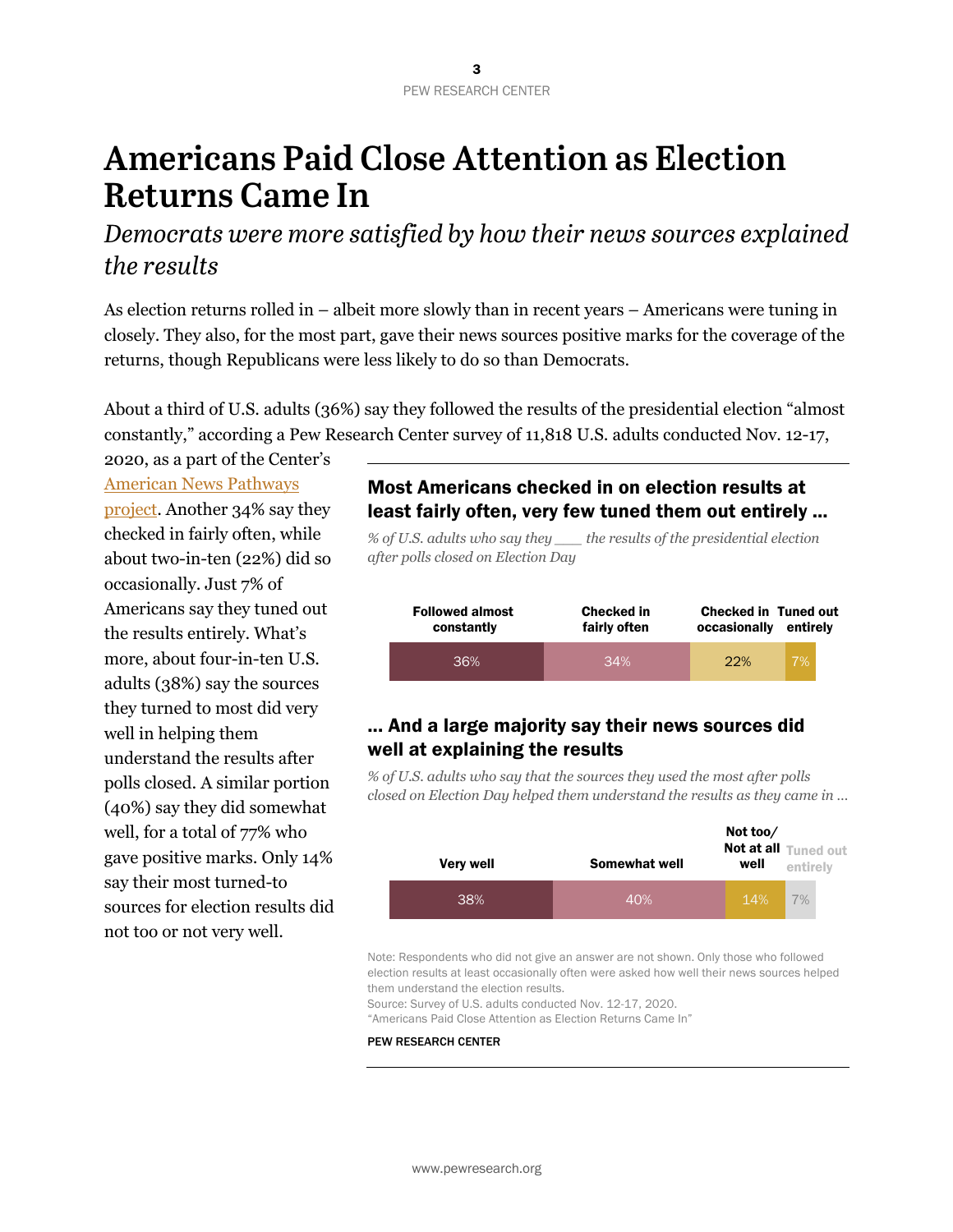Cable TV was the most relied-on platform for election night news among those asked about, with news websites and apps and network TV the next most likely places to turn. Three-inten Americans say that in following the results, they turned most to cable TV. About a quarter (24%) say they turned most to news websites or apps while about two-in-ten (22%) relied most on network TV. Only 9% say they turned most to their social media feeds – a platform that some were concerned would serve as a place for [misinformation and conspiracy](https://techcrunch.com/2020/11/04/trump-election-2020-premature-victory-facebook-twitter/) [theories to spread](https://techcrunch.com/2020/11/04/trump-election-2020-premature-victory-facebook-twitter/). A mere 2% focused most on what the candidates and their campaigns had to say, while 6% say they mostly turned somewhere else.

## Cable TV was the most relied-on platform for election night returns; few turned mainly to social media

*% of U.S. adults who used \_\_\_ the most to follow the results of the presidential election after polls closed on Election Day*



Note: Respondents who did not give an answer or who tuned out the election results are not shown.

Source: Survey of U.S. adults conducted Nov. 12-17, 2020.

"Americans Paid Close Attention as Election Returns Came In"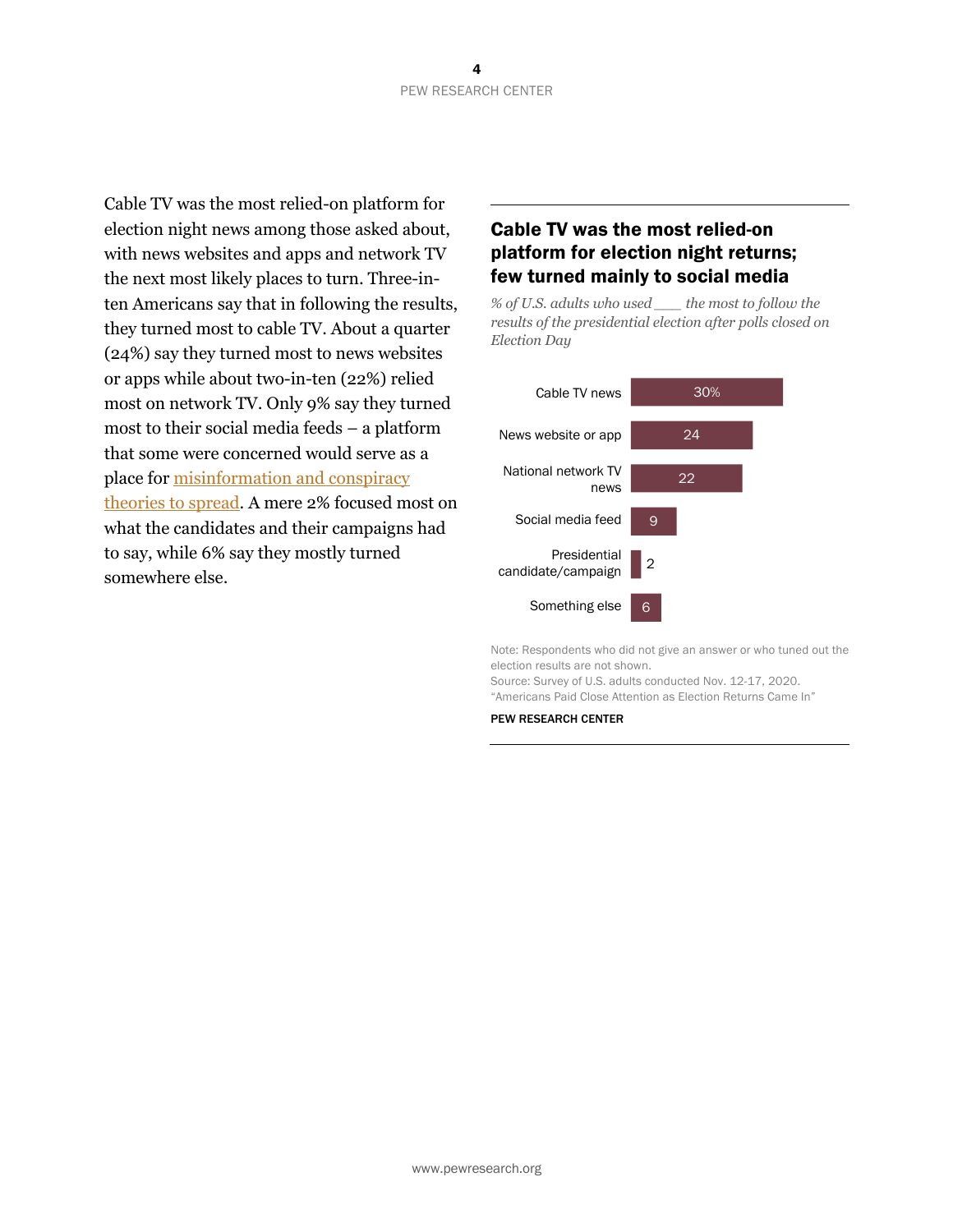Democrats followed the presidential election returns somewhat more closely than Republicans: 42% of Democrats and independents who lean Democratic followed them almost constantly once polls closed, versus 31% of Republicans and Republican leaners. Republicans were more likely to check in fairly often or occasionally, while few in either party tuned them out entirely.

Partisans' use of different pathways to keep up with returns was generally similar, but differences emerge in how well each side of the aisle say their sources did in explaining those results. Republicans expressed far less satisfaction with their news sources than did Democrats – in line with [previous findings](https://www.journalism.org/2019/12/12/trusting-the-news-media-in-the-trump-era/) that Republicans tend to be less satisfied and more distrusting

## Democrats followed election returns more closely than Republicans …

*% of U.S. adults who say they \_\_\_ the results of the presidential election after polls closed on Election Day*



### … And were far more likely to give their news sources high marks on explaining the election results

*% of U.S. adults who say that the sources they used the most after polls closed on Election Day helped them understand the results as they came in …*



Note: Respondents who did not give an answer are not shown. Only those who followed election results at least occasionally were asked how well their news sources helped them understand the election results.

Source: Survey of U.S. adults conducted Nov. 12-17, 2020.

"Americans Paid Close Attention as Election Returns Came In"

#### PEW RESEARCH CENTER

of the media in general. While a solid majority of Democrats (54%) say their most turned-to sources did a very good job of helping them understand the results, the same is true of just 21% of Republicans. Instead, 46% of Republicans say their sources did "somewhat well," while about a quarter (23%) say their sources did not too or not at all well in helping them understand the results. Just 6% of Democrats offered a negative assessment of their news sources.

Some portion of the Republican dissatisfaction could be tied to the fact that the returns showed Joe Biden leading in electoral votes. One media-related [controversy that emerged](https://www.forbes.com/sites/joewalsh/2020/11/04/trump-team-other-republicans-blast-fox-news-for-early-arizona-call-but-not-florida/?sh=65cc0b441655) election night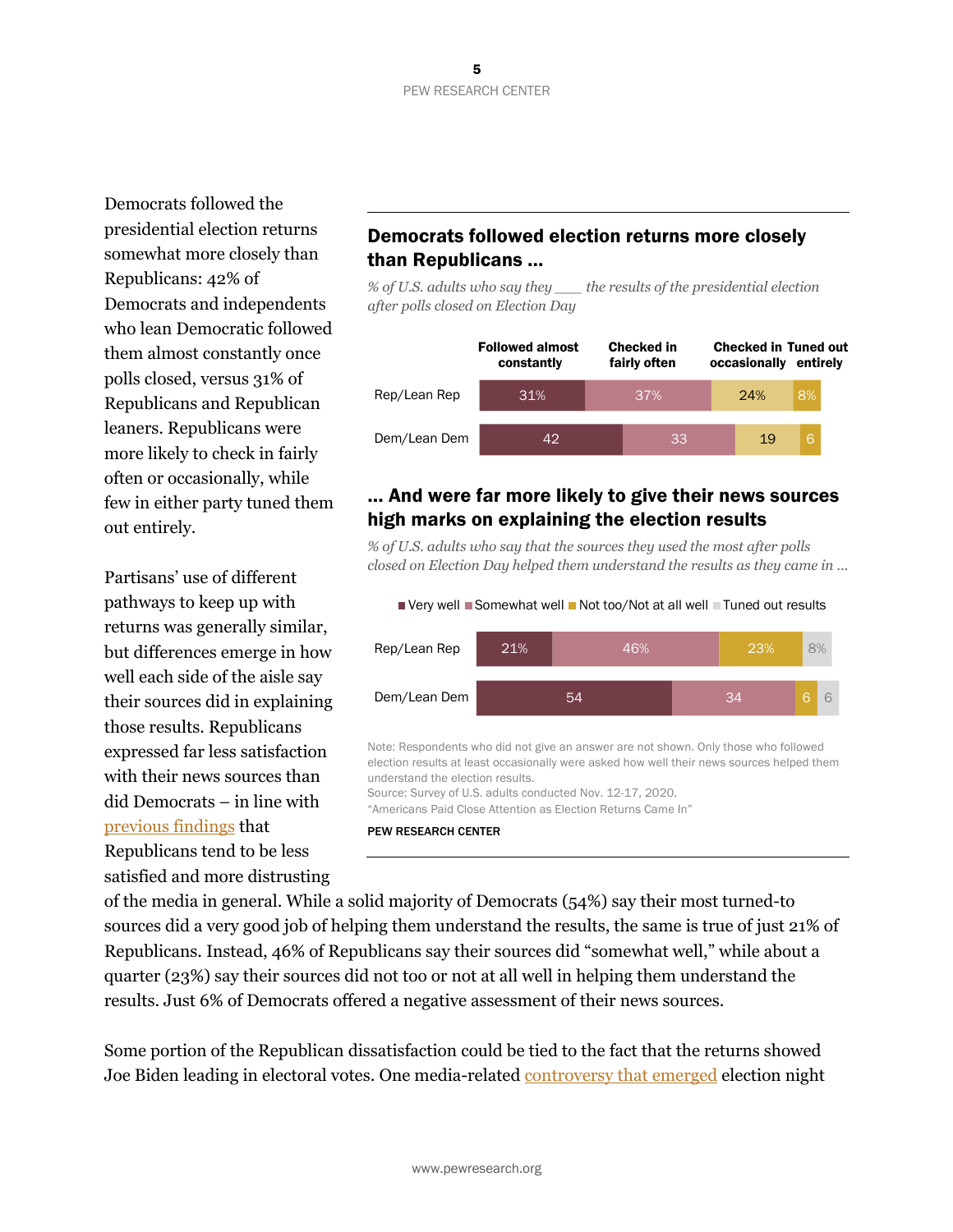was over the fact that Fox News – which [33% of Republicans say is a major source](https://www.pewresearch.org/pathways-2020/camp20news_a/political_party/us_adults/) of political news – [called Biden the winner in Arizona](https://www.nytimes.com/2020/11/04/us/politics/trump-fox-news-arizona.html) not long after 11 p.m. Eastern in a close race that [most news](https://www.washingtonpost.com/media/2020/11/07/fox-news-biden-president/) [organizations waited](https://www.washingtonpost.com/media/2020/11/07/fox-news-biden-president/) several days to call. Indeed, the Republicans who say that Fox News is a major source for political news are slightly more likely than other Republicans to say that their news sources did a poor job of helping them understand the election night results – 28% of these Republicans say this, compared with 21% of Republicans who do not say Fox News is a major source of news for them. However, the difference between the two parties is much wider, so possible dissatisfaction with individual news sources does not seem to be the main driver of partisan difference.

These are some of the findings of this survey conducted from Nov. 12-17. Major news outlets [called](https://www.latimes.com/entertainment-arts/business/story/2020-11-07/joe-biden-president-elect-television-news-networks) [the race for Biden on Nov.](https://www.latimes.com/entertainment-arts/business/story/2020-11-07/joe-biden-president-elect-television-news-networks) 7, and in the days that followed, Donald Trump's campaign [continued](https://abcnews.go.com/Politics/election-2020-trump-campaign-election-lawsuits-stand/story?id=74041748) [filing lawsuits in battleground states](https://abcnews.go.com/Politics/election-2020-trump-campaign-election-lawsuits-stand/story?id=74041748) and [he continued to call the results fraudulent](https://www.usatoday.com/story/news/politics/elections/2020/11/14/election-2020-gop-officials-swing-states-shoot-down-trump-fraud-claims/6271421002/). As of this publication date, many of the Trump campaign's legal challenges have [largely been unsuccessful](https://www.theguardian.com/us-news/2020/nov/19/trump-election-result-biden-legal-challenges) in court.

Among the other findings:

- Those who turned to cable TV to follow the election results were the most likely to say they followed the results "almost constantly," with 51% saying this compared with 35% of those who mostly used news websites or apps, 34% of those who mostly used national network TV, and 25% of those who say they mostly turned to their social media feeds to follow the results.
- Republicans who use only Fox News and/or talk radio as major news sources (among eight sources asked about) were more likely than other Republicans to say they followed the election results almost constantly, while Democrats who listed sources with mostly left-leaning audiences (CNN, MSNBC, NPR, The New York Times and/or The Washington Post) as major sources were more likely than Democrats who don't to say they were following the election results almost constantly.
- Americans who followed the election closely were much more likely to say their news sources did very well at helping them understand election results. Of those following the results constantly, 58% said their news sources did very well at this, vs. 35% of those who say they checked in on the results fairly often, and just 21% of those who say they checked in occasionally.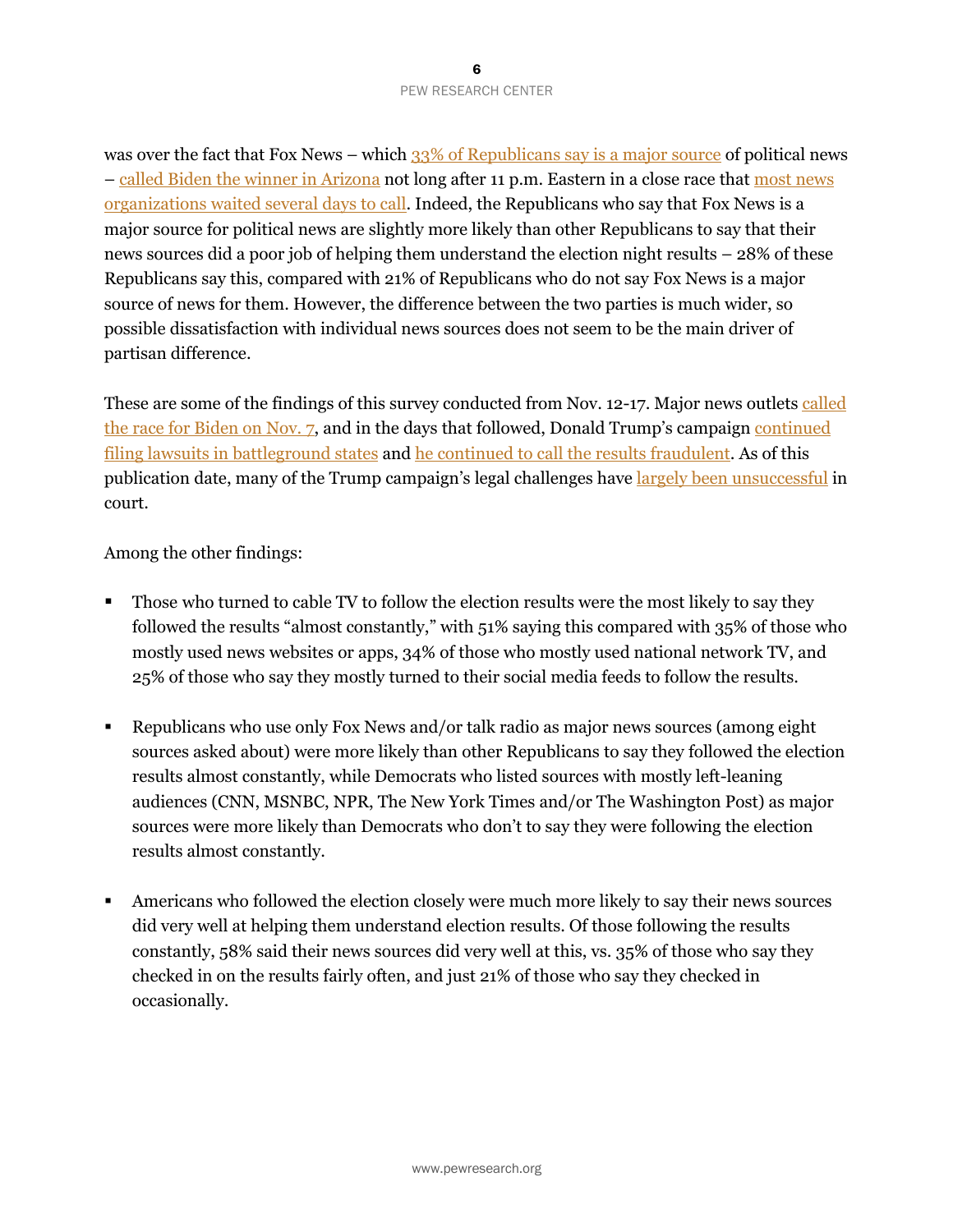# at least occasionally on election night

About one-third of U.S. adults (36%) say they followed the results of the presidential election almost constantly after polls closed on Election Day, and a similar portion (34%) say they did so fairly often. About two-in-ten Americans (22%) say they checked in occasionally, while far fewer (7%) say they tuned the election night results out entirely.

Consistent with other findings about [attention to political](https://www.pewresearch.org/pathways-2020/FOLELECT/education/us_adults) [and election news](https://www.pewresearch.org/pathways-2020/FOLELECT/education/us_adults), more educated adults (particularly those with postgraduate degrees) say they followed the incoming results almost constantly (44%) than do those who have a college degree (37%), some college experience (36%) or a high school diploma or less (33%).

Overall, a greater share of Democrats and independents who lean toward the Democratic Party (42%) than

## More educated Americans paid more attention to the election results

*% of U.S. adults who say they \_\_\_ the results of the presidential election after polls closed on Election Day*



Note: Respondents who did not give an answer are not shown. Source: Survey of U.S. adults conducted Nov. 12-17, 2020. "Americans Paid Close Attention as Election Returns Came In"

PEW RESEARCH CENTER

Republicans and Republican-leaning independents (31%) say they followed returns for the presidential election almost constantly after polls closed. But, larger differences in attention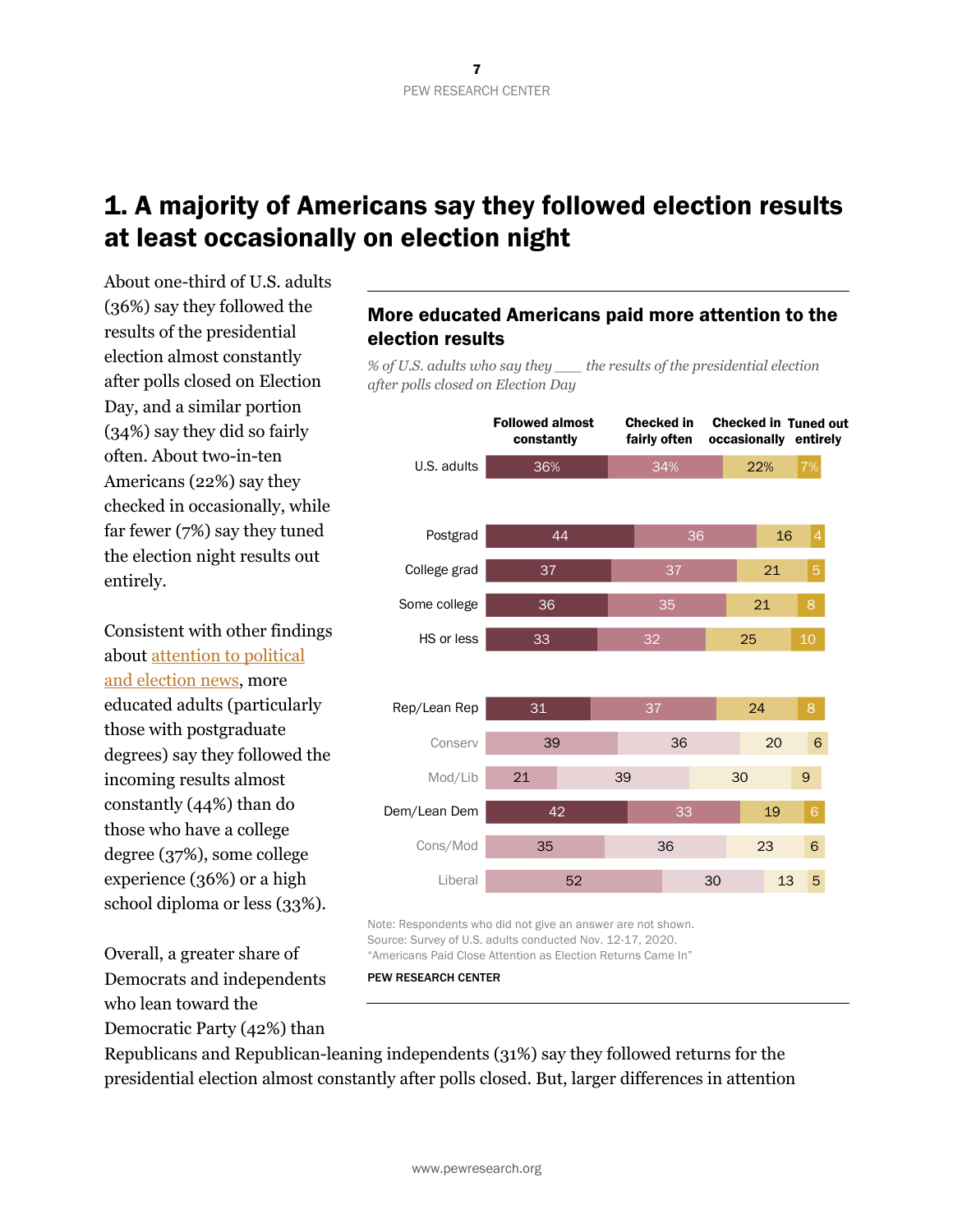emerge when political ideology is layered in. Liberal Democrats were by far the most engaged after polls closed on Election Day: About half (52%) say they were following almost constantly, while nearly another three-in-ten checked in fairly often. Conservative and moderate Democrats were less engaged, with 35% saying they followed almost constantly.

Among Republicans, conservatives were the most engaged. About four-in-ten conservative Republicans (39%) followed almost constantly, while far fewer moderate and liberal Republicans were similarly engaged (21% say they followed almost constantly). Conservative Republicans, however, still substantially trailed liberal Democrats in attention.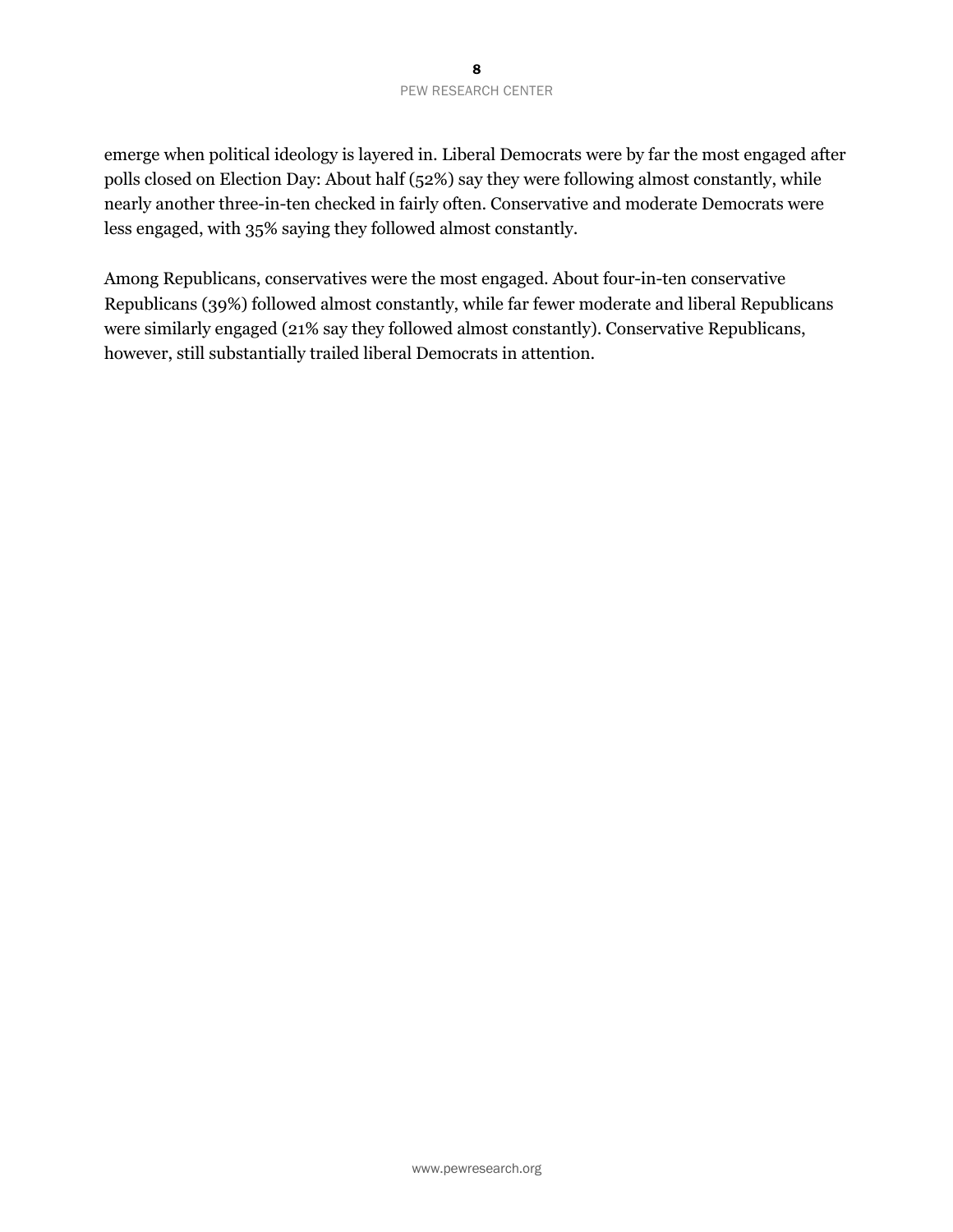Attention to the presidential election results also varies greatly based on which news platform Americans reported relying on most for election results. Cable TV had the most engaged audience, while those relying on social media were the least engaged.

About half of Americans who say they mostly turned to cable TV news (such as CNN, Fox News or MSNBC) for coverage of the election results followed them very closely: 51% say they followed almost constantly, while another 34% say they checked

## People who turned mostly to cable TV news were following election results the closest

*Among those who say they used each the most to follow election results, % who say they \_\_\_ the results of the presidential election after polls closed on Election Day*



PEW RESEARCH CENTER

in fairly often. The share of cable TV watchers constantly following is at least 16 percentage points higher than the share saying the same in all the other groups analyzed here.

On the other hand, those who say their social media feeds were their main way of following the results report being less glued to their screens. Four-in-ten of this social media group say they checked in only occasionally, 14 points higher than the share saying this among the next highest group analyzed (26% of those who used national network TV news say this).

Attention to election night results among those who relied most on news websites or apps and those who relied on national network TV news fell between cable and social media, with 35% and 34%, respectively, saying they followed almost constantly.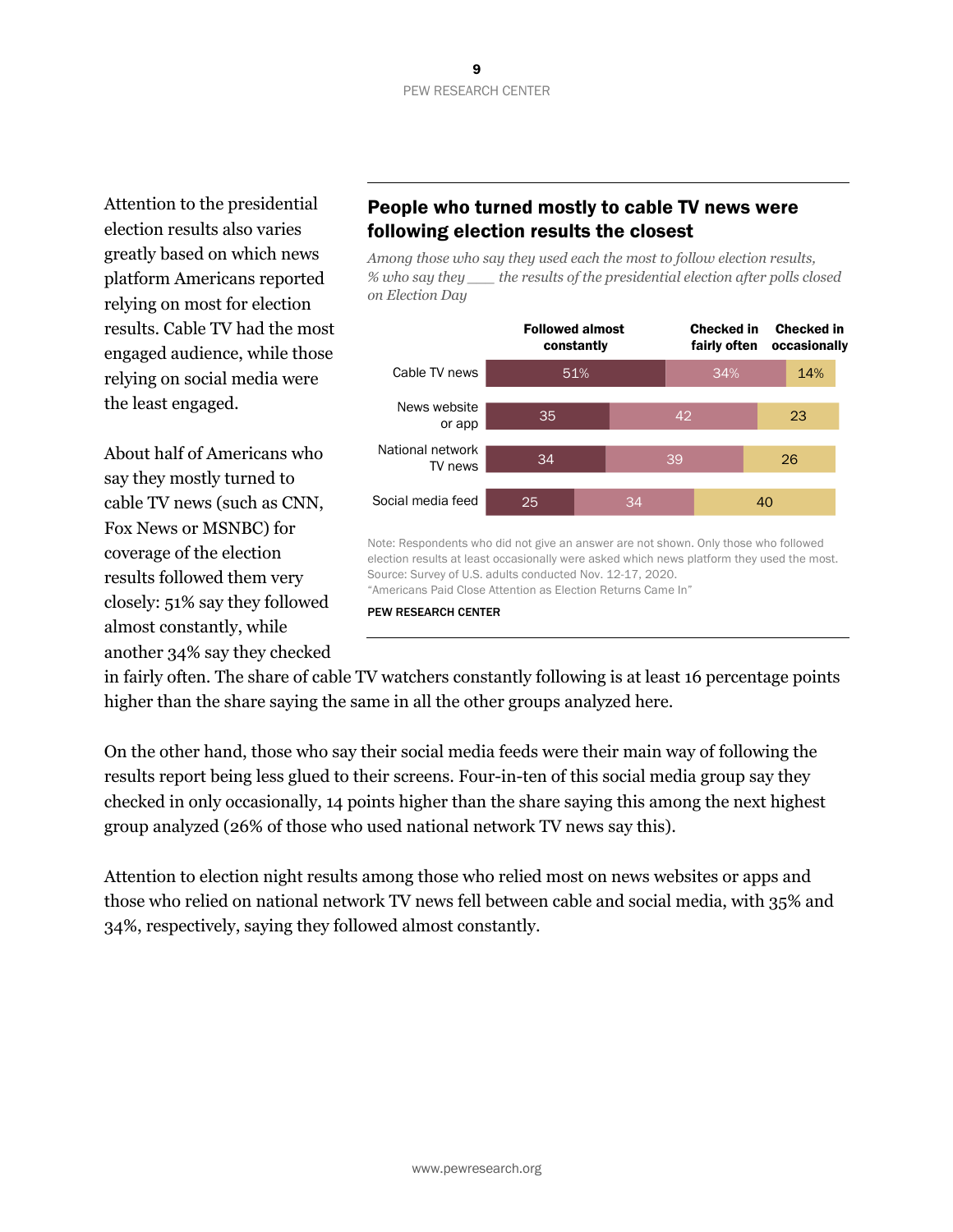In addition to the pathways relied on most to follow election returns, the [Americans News](https://www.pewresearch.org/topics/american-news-pathways/) [Pathways project](https://www.pewresearch.org/topics/american-news-pathways/) previously gathered data on the specific sources turned to most for political and election new[s. Among eight sources asked about, Republicans and Democrats \(i](#page-18-0)ncluding leaners)

who rely only on news sources with like-minded audiences are the most likely to say they followed the results almost constantly.

Republicans who said in September that they use Fox News or talk radio programs (such as Sean Hannity or Rush Limbaugh) as major sources for political and election news – but don't use any of the other six outlets asked about – [were more](#page-18-0) [engaged th](#page-18-0)an Republicans with different news habits. About half of Republicans who only turn to outlets with right-leaning audiences (48%) say they were following Election Day results almost constantly. That compares with about a third of Republicans who use other outlets in addition to those with right-leaning audiences (31%) and a quarter of Republicans who rely only on outlets other than Fox News or talk radio.

Among Democrats, those who rely on the outlets with left-

#### Among partisans, attention to election news differs based on media diet

*% who say they \_\_\_ the results of the presidential election after polls closed on Election Day*

#### Among Rep/Lean Rep

48% 31 25 21 50 53 33 29 34% 45 38 37 35 31 35 30 13% 19 29 30  $12$ 13 26 28 6% 5 12 6 Followed almost constantly **Checked** in fairly often $_{\top}$ Checked in out occasionally entirely Tuned Only Fox News and/or talk radio Fox News/talk radio and other sources No Fox News/talk radio; only other sources Only CNN, MSNBC, NPR, NY Times and/or Wash. Post CNN/MSNBC/NPR/NYT/ WaPo and other sources No CNN/MSNBC/NPR/ NYT/WaPo; only others None of the sources asked about None of the sources asked about who use \_\_\_ as major sources for political news Among Dem/Lean Dem who use \_\_\_ as major sources for political news

Note: The Fox News cable channel and talk radio shows such as Sean Hannity or Rush Limbaugh have audiences that lean Republican and conservative. CNN, MSNBC, NPR, New York Times and Washington Post have audiences that lean Democratic and liberal. Sources whose audiences are more mixed include ABC, CBS or NBC network television news. Use of these news sources was measured in early September 2020. See appendix for more details. Respondents who did not give an answer are not shown. Source: Survey of U.S. adults conducted Nov. 12-17, 2020. "Americans Paid Close Attention as Election Returns Came In"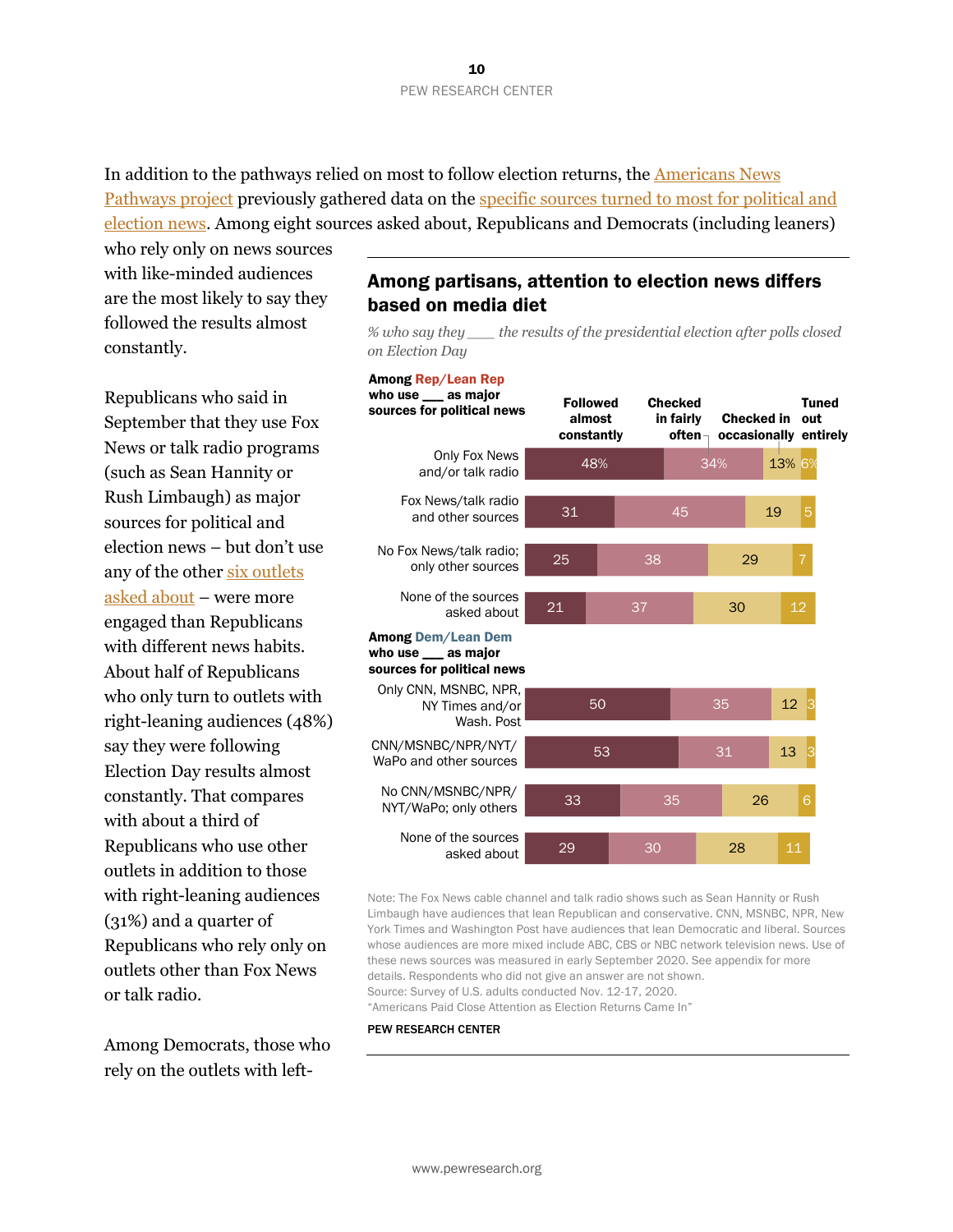leaning audiences (CNN, MSNBC, NPR, The New York Times and/or The Washington Post) as a major source (regardless of whether they also rely on other sources) were the most attentive to results as they came in. About half of those who use only outlets with left-leaning audiences (50%) or those outlets plus others (53%) say they followed almost constantly on Nov. 3. Democrats who only use other outlets as major sources (besides the five outlets asked about with left-leaning audiences) were less attentive, with 33% following returns almost constantly.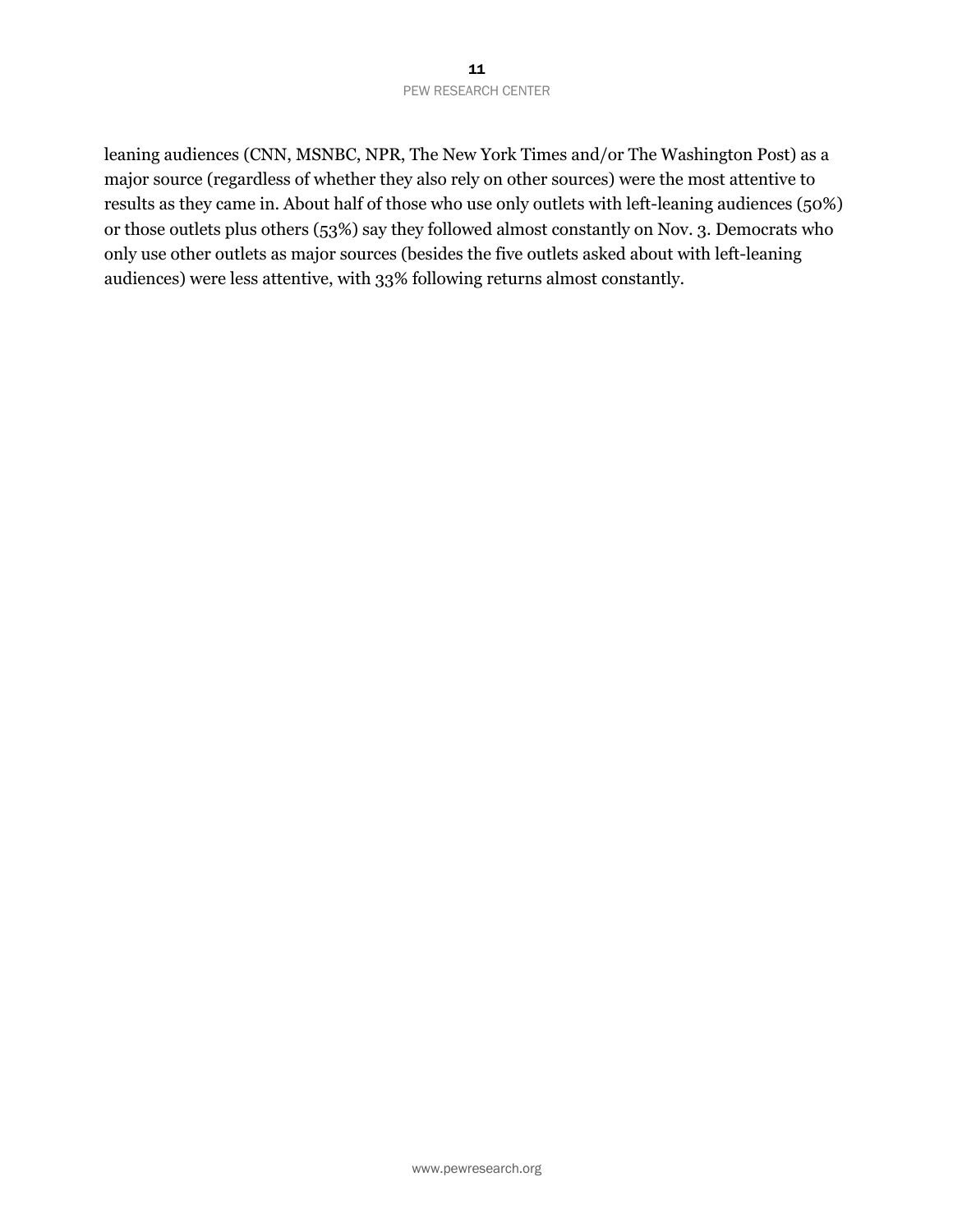# 2. Americans' views of how well news sources informed them about 2020 election returns vary by party, engagement, media diet, age

Americans generally give the news media high marks for helping them understand the returns for the presidential election as they came in. But within these generally high marks, several areas of difference emerge.

One clear distinction emerges along party lines. Just over half of Democrats and independents who lean Democratic (54%) say the sources they used most after the polls closed did very well in helping them understand the results. Another 34% say they did somewhat well. But only about two-in-ten Republicans and independents who lean Republican (21%) say their sources did very

well, while 46% say their sources did somewhat well. About four times as many Republicans (23%) as Democrats (6%) say those sources did not too well or not at all well helping them understand the results.

Americans' degree of engagement in following election returns as they came in also comes into play in how they evaluated their sources' ability to help them understand those results.

#### Democrats far more likely to say their news sources helped them understand the election results

*% of U.S. adults who say that the sources they used the most after polls closed on Election Day helped them understand the results as they came in …*



Note: Respondents who did not give an answer are not shown. Source: Survey of U.S. adults conducted Nov. 12-17, 2020. "Americans Paid Close Attention as Election Returns Came In"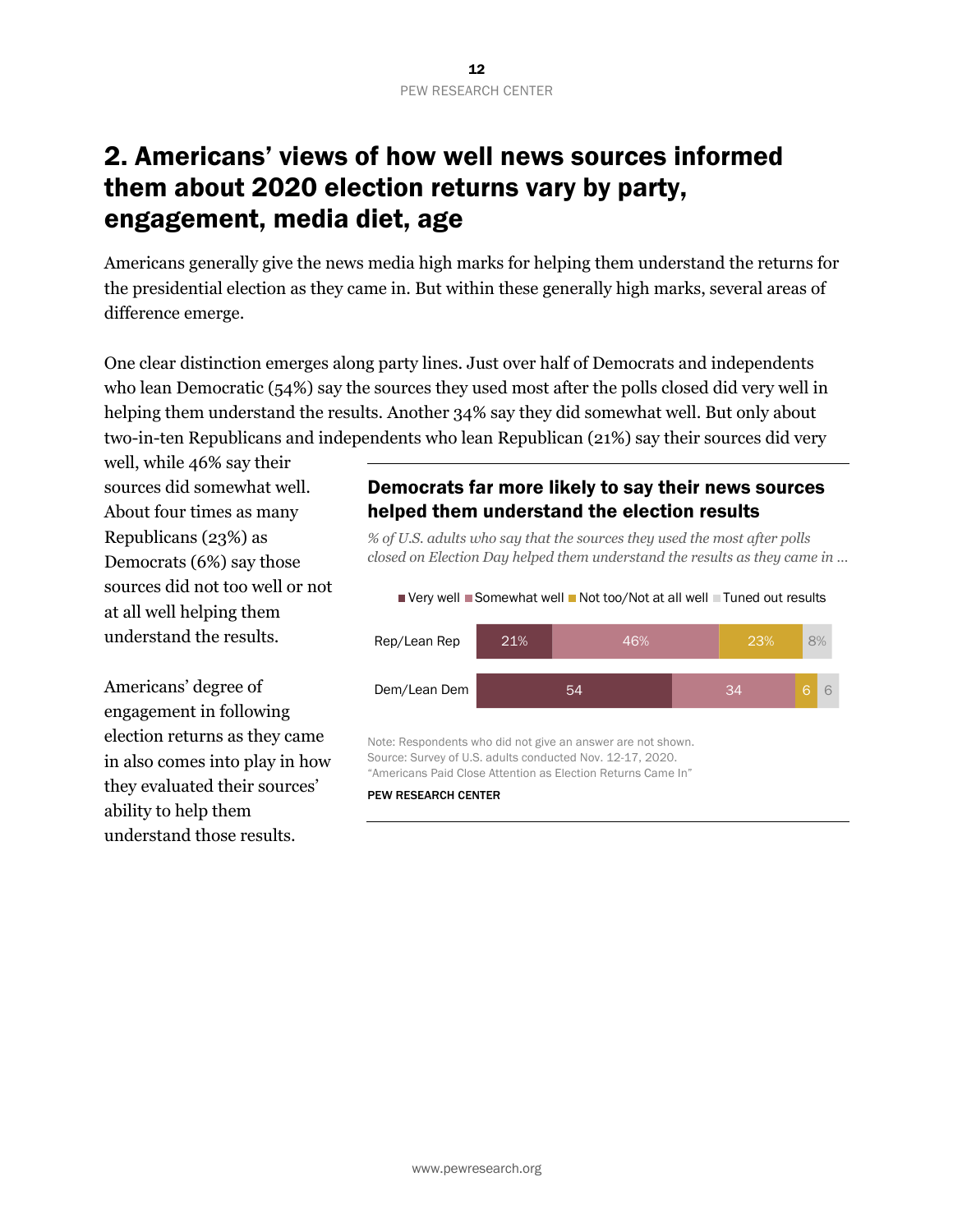Americans who say they followed the results of the presidential election "almost constantly" after polls closed on Election Day are more likely than those who followed less closely to say the news sources they used most did a good job of helping them understand those returns as they came in.

About six-in-ten U.S. adults who followed the results almost constantly (58%) say the sources they used most did very well helping them understand those results. The same is true of about one-

## Those who followed election results closely are more likely to give their sources high marks on coverage

*% of U.S. adults who say that the sources they used the most after polls closed on Election Day helped them understand the results as they came in …*



PEW RESEARCH CENTER

third of those who say they checked in on the returns fairly often (35%). Continuing the downward slope, 21% of U.S. adults who checked in occasionally give their main sources the highest marks at helping them understand the results. It is worth noting that some of these differences get made up by the portion in each group who say their sources did "somewhat" well. The percentage of those who say their sources did not do too well or not at all well ranges from 11% among those who followed almost constantly to 21% in the group that checked in occasionally.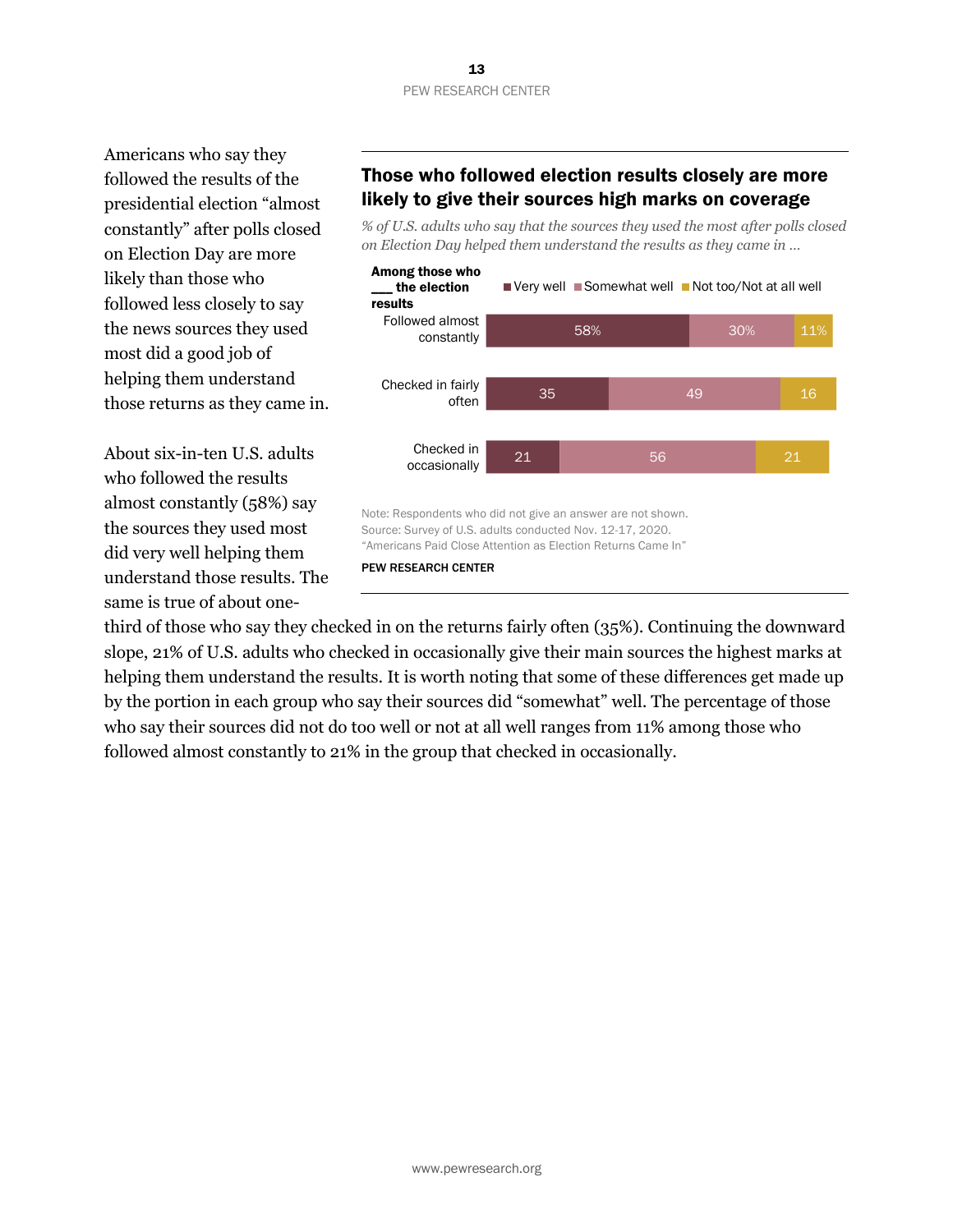Within each party, those who spent the most time following the returns are the most likely to say their favorite sources did very well. But the differences between parties remain large.

Indeed, 77% of Democrats who followed returns almost constantly say their mostused sources did very well helping them understand the returns, with almost all the rest (21%) saying those sources did somewhat well. Among Democrats who checked in fairly often, the percentage saying their favorite sources did very well slid to 50%, with almost the same share (46%) saying those sources did somewhat

## Within parties, differences in election coverage ratings by how closely Americans followed the results

*% of U.S. adults who say that the sources they used the most after polls closed on Election Day helped them understand the results as they came in …*



#### Among Dem/Lean Dem who \_\_\_ the election results



Note: Respondents who did not give an answer are not shown. Source: Survey of U.S. adults conducted Nov. 12-17, 2020. "Americans Paid Close Attention as Election Returns Came In"

PEW RESEARCH CENTER

well. For Democrats who checked in occasionally to follow returns, the percentage saying their sources did very well falls to 27%, with 55% saying they did somewhat well and 17% saying they did not too well or not at all well.

About a third of Republicans who followed returns almost constantly (32%) are the most likely in their party say their sources did very well, higher than Republicans who were following the results less closely, but far lower than the Democrats paying the same amount of attention. Another 43% in that group say those sources did somewhat well, and 24% say not too well or not at all well. Of Republicans who followed the returns fairly often, 20% say their most-used sources did very well in helping them understand, less than the 27% who say those sources did not too well or not at all well. Roughly half (53%), however, say those sources did somewhat well.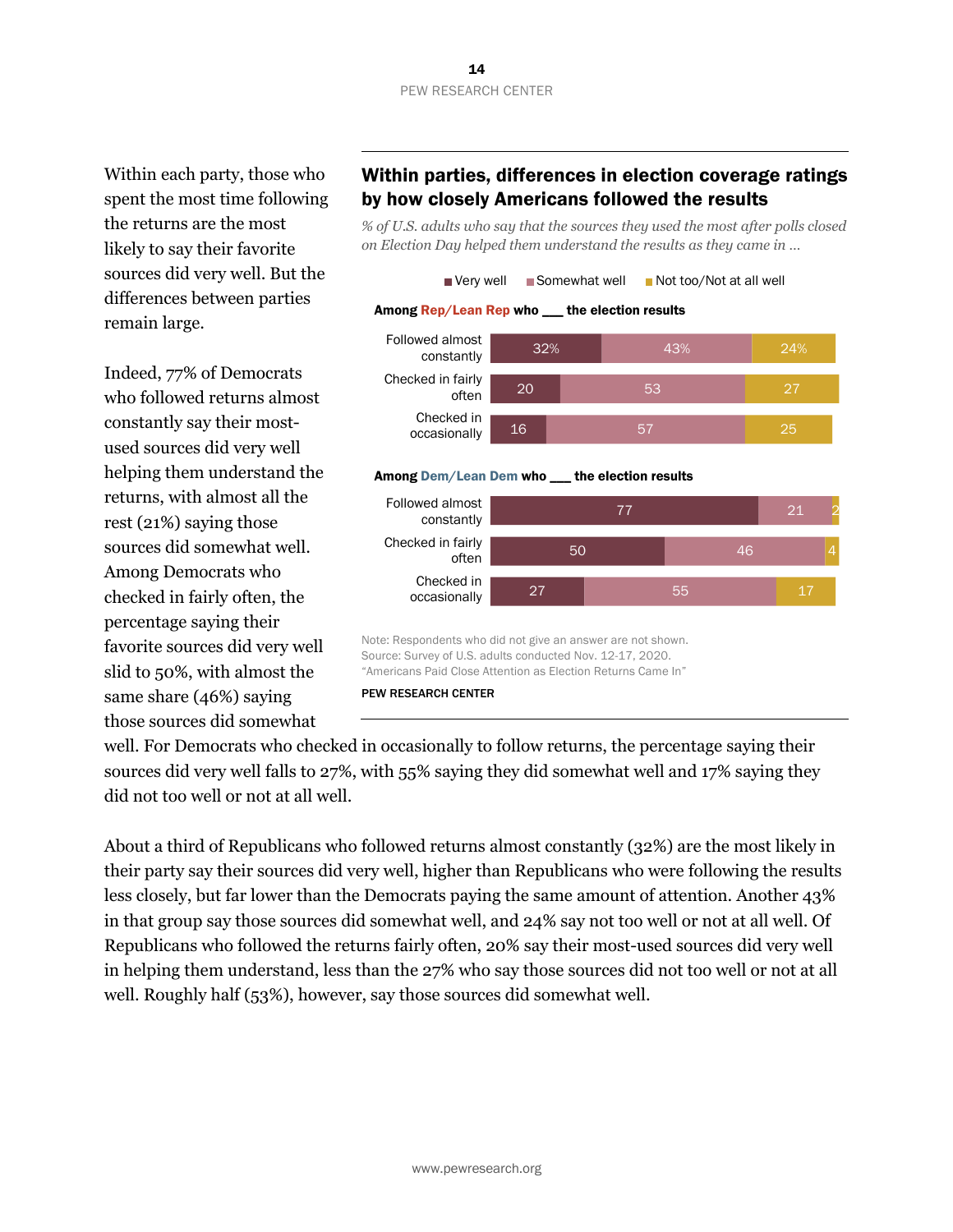And among Republicans who checked in occasionally, 16% say their favorite sources did very well, compared with 57% who say they did somewhat well and 25% who say they did not too well or not at all well.

## **Americans who mainly turned to their social media feeds for election results did not feel well-served**

U.S. adults who mainly turned to national network news sources, cable TV news sources or news

websites or apps for election night returns offered similarly positive assessments of how those sources did helping them understand the returns. More negative assessments come from those who primarily relied on their social media feeds to follow the results.

Just under half (46%) of U.S. adults who turned most to cable news outlets (such as CNN, Fox News or MSNBC) to follow the results say their sources did very well at helping them understand the results. About four-in-ten (39%) say they did somewhat well, and 15% say they did not do too well or not at all well.

## Americans who used social media most to follow the election give their sources lower ratings on explaining the results

*Among those who used each the most to follow election results, % of U.S. adults who say that the sources they used the most after polls closed on Election Day helped them understand the results as they came in …*



Results were quite similar among Americans who turned to network TV news outlets (such as ABC, CBS, NBC or PBS). In that case, 43% say their main sources did very well helping them understand the returns; another 46% say they did somewhat well; and 12% say they did not too well or not at all well.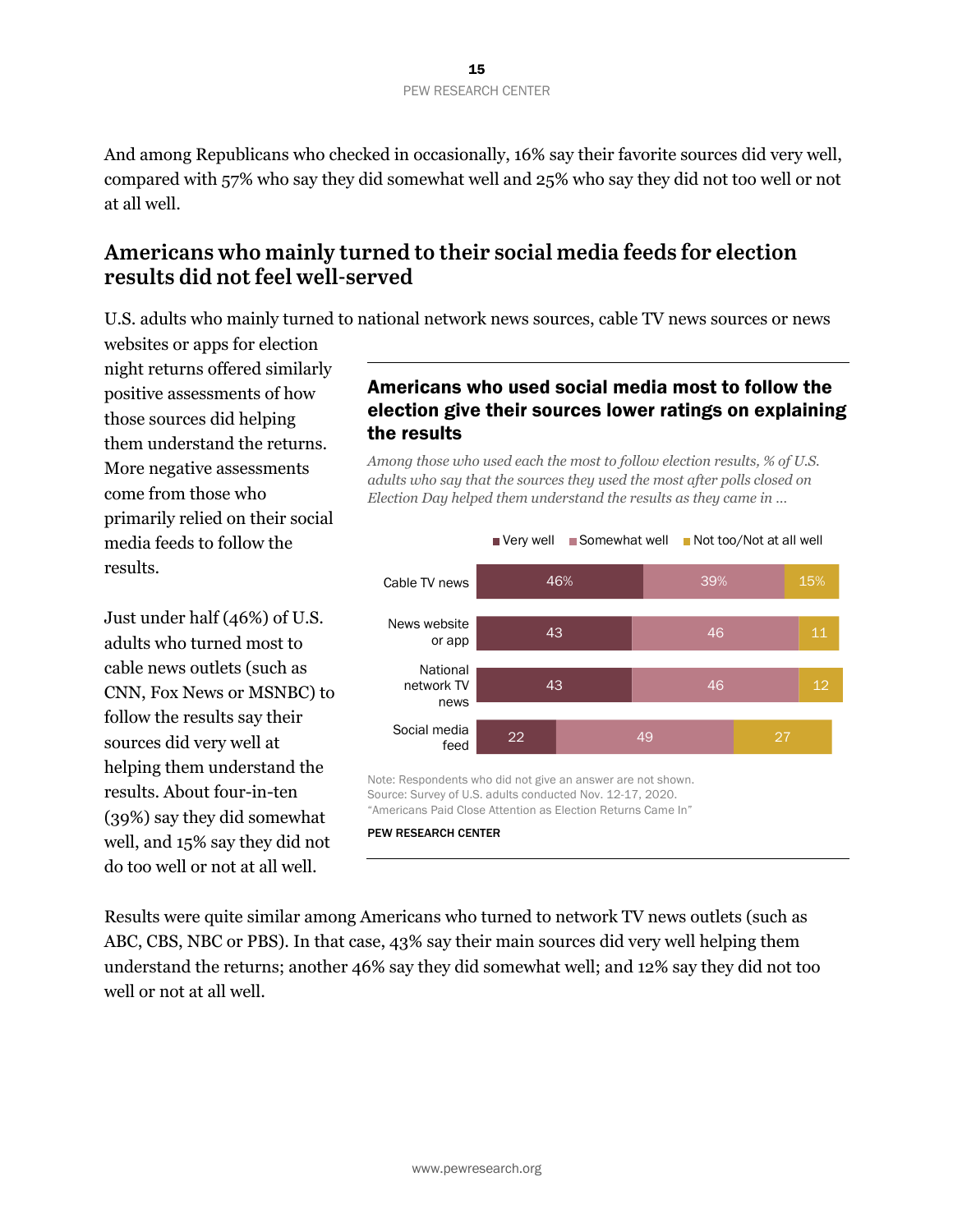Among those whose primary sources were news websites or apps, the results were virtually the same – 43% say their main sources did very well; 46% say somewhat well; and 11% say not too well or not at all well.

The outlier, however, is the group that mostly used social media feeds to follow the election returns. Far fewer (22%) in that group say that their main sources did very well in helping them understand the results, while 27% say they did not too or not at all well. That 27% is roughly double that of any other group. Still, the largest segment of the group, 49%, say their main sources did somewhat well.

As with their media assessments overall, Republicans who turned most to each of these pathways gave their sources lower marks than Democrats who turned to those pathways. Large gaps emerge among partisans who relied most on cable and network TV. About twothirds of Democrats (including leaners) who turned most to cable news outlets for election results (68%) say their main sources did very well. That was true of just 22% of Republicans (including leaners) who relied most on cable TV. And 60% of Democrats who turned to national network TV news the most say their sources

#### Large gaps among partisans in ratings of sources' election results coverage, regardless of news pathways

*% of U.S. adults who say that the sources they used the most after polls closed on Election Day helped them understand the results as they came in …*

|                                                                            | Very well |    | Somewhat Not too/Not<br>well at all well |
|----------------------------------------------------------------------------|-----------|----|------------------------------------------|
| Among Rep/Lean Rep<br>who used the most<br>to follow election results      | ℅         | %  | ℅                                        |
| Cable TV news                                                              | 22        | 51 | 27                                       |
| News website or app                                                        | 27        | 52 | 20                                       |
| National network TV<br>news                                                | 21        | 59 | 20                                       |
| Social media feed                                                          | 12        | 47 | 37                                       |
| Among Dem/Lean Dem<br>who used ____ the most<br>to follow election results |           |    |                                          |
| Cable TV news                                                              | 68        | 28 | 3                                        |
| News website or app                                                        | 55        | 41 | 4                                        |
| National network TV<br>news                                                | 60        | 36 | 4                                        |
| Social media feed                                                          | 32        | 49 | 18                                       |

Note: Respondents who did not give an answer are not shown Source: Survey of U.S. adults conducted Nov. 12-17, 2020. "Americans Paid Close Attention as Election Returns Came In"

PEW RESEARCH CENTER

did very well, compared with 21% of Republicans who turned mostly to national network television.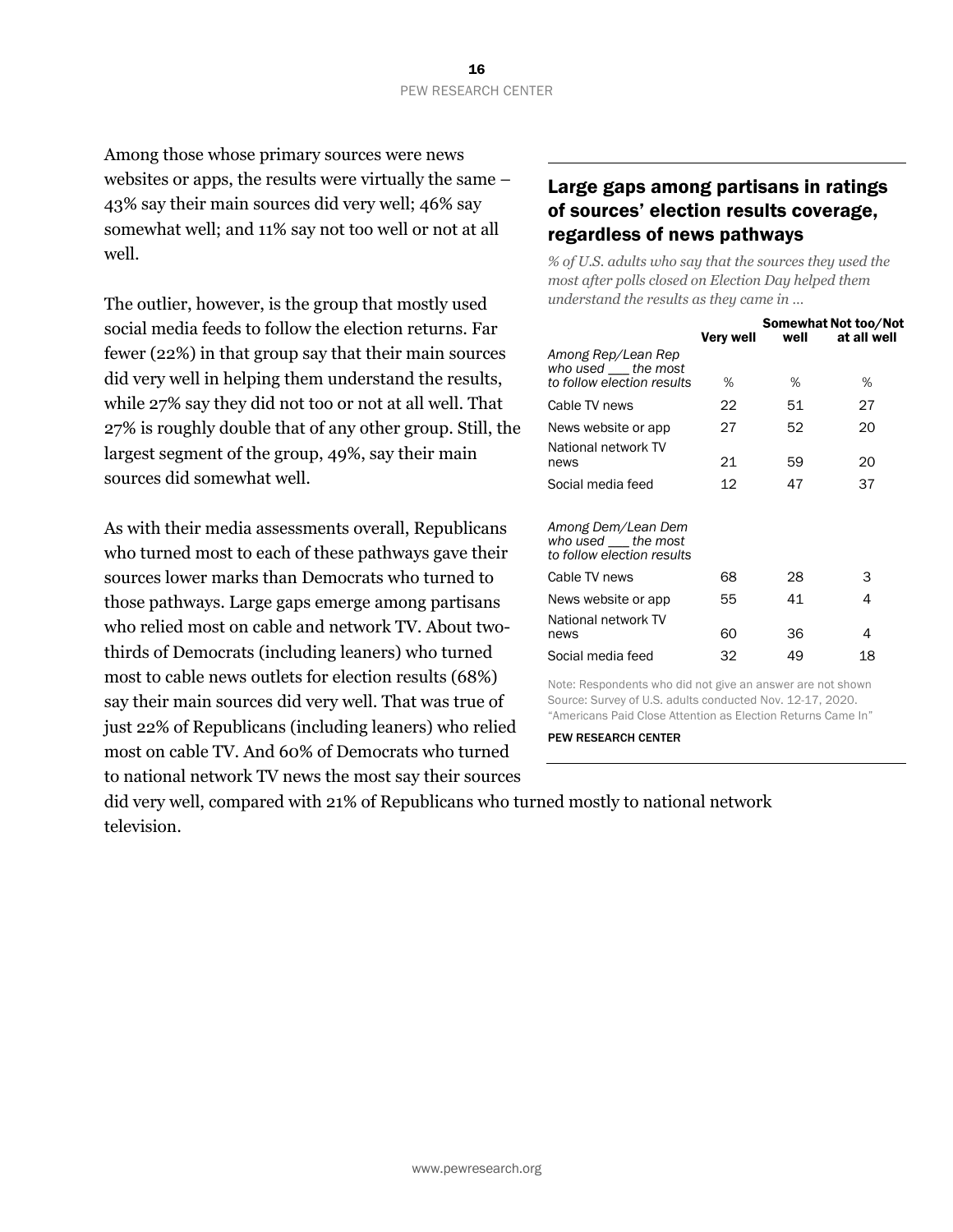## **Older Americans more likely than younger to say their sources did very well helping them understand election results as they came in**

There are a few notable differences among demographic groups when it comes to evaluating how well their favorite sources for election news did in helping them understand the results after the polls closed.

One such area is age. About three-in-ten (29%) of the youngest adults – ages 18 to 29 – say their most-used sources did very well in helping them understand the results. That number inches up to 35% among those 30 to 49, to 41% among those 50 to 64, and 44% among those 65 and older.

When it comes to education levels, about half (51%) of Americans with at a postgraduate degree say their most-used sources did very well helping them understand

## Older, more educated adults more likely to say that their news sources did very well at helping them understand election results

*% of U.S. adults who say that the sources they used the most after polls closed on Election Day helped them understand the results as they came in …*



 $\blacksquare$  Very well  $\blacksquare$  Somewhat well  $\blacksquare$  Not too/Not at all well  $\blacksquare$  Tuned out results

Note: Respondents who did not give an answer are not shown. Source: Survey of U.S. adults conducted Nov. 12-17, 2020. "Americans Paid Close Attention as Election Returns Came In"

PEW RESEARCH CENTER

the results as they came in. That number falls to 41% among those with a bachelor's degree, 36% with some college education but no bachelor's degree, and 32% for those with a high school education or less.

Men and women, on the other hand, offered virtually the same assessment: 37% of men say their most-used source did very well and 41% say somewhat well, as well as 38% and 39%, respectively, among women.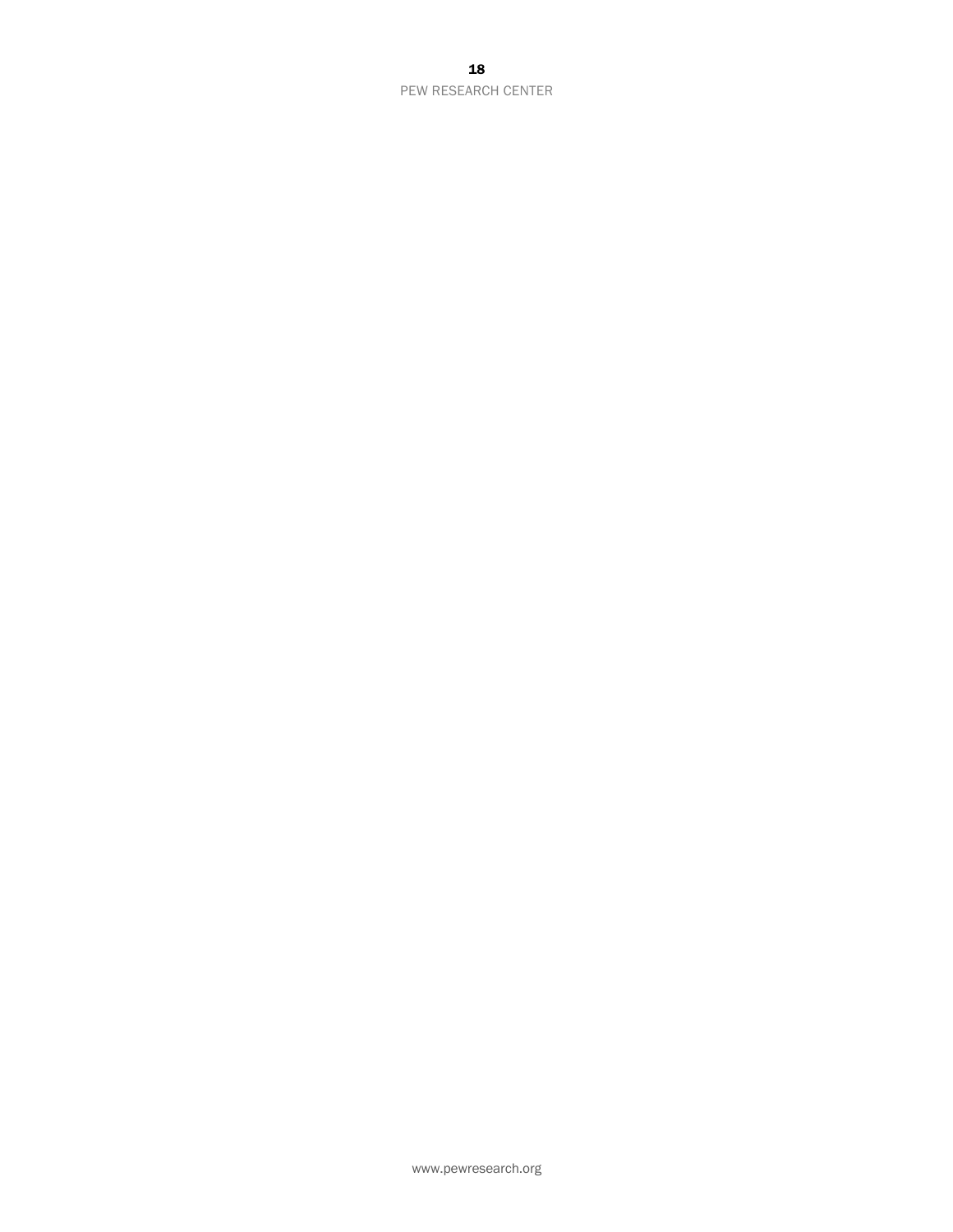# Appendix: Grouping respondents by major news sources

A survey conducted Aug. 31-Sept. 7, 2020, asked whether respondents use any of eight news

sources as a major source, minor source or not a source for political and election news. (Responses for all eight sources are [available here](https://www.pewresearch.org/pathways-2020/CAMP20NEWS_A/political_party/us_adults).) The sources identified as major sources were combined with the respondents' partisanship to identify those who get news from only sources with audiences that lean toward their party (i.e., Republicans who get news only from sources with rightleaning audiences and Democrats who only get news from sources with left-leaning audiences) or another mix of sources. Those who do not use any of the eight sources asked about as a major source for political and election news are in a separate category. Researchers merged the

## Major sources for political and election news

*% in each category for the survey conducted Nov. 12-17, 2020*

|                                                                   | U.S.<br>adults | Rep/<br>Lean Rep | Dem/<br><b>Lean Dem</b> |
|-------------------------------------------------------------------|----------------|------------------|-------------------------|
|                                                                   | %              | %                | %                       |
| Among Rep/Lean Rep                                                |                |                  |                         |
| Only Fox News and/or talk radio                                   | 13             | 28               |                         |
| Fox News/talk radio and other<br>sources                          | 5              | 10               |                         |
| No Fox News/talk radio; only other<br>source                      | 9              | 20               |                         |
| None of the sources asked about                                   | 20             | 43               |                         |
| Among Dem/Lean Dem                                                |                |                  |                         |
| Only MSNBC, CNN, NPR, NY Times<br>and/or Wash. Post               | 15             |                  | 30                      |
| MSNBC, CNN, NPR, NY Times or<br>Wash. Post and other sources      | 14             |                  | 29                      |
| No MSNBC, CNN, NPR, NY Times or<br>Wash. Post; only other sources | 7              |                  | 13                      |
| None of the sources asked about                                   | 13             |                  | 27                      |

Note: The Fox News cable channel and talk radio shows such as Sean Hannity or Rush Limbaugh have audiences that lean Republican and conservative. MSNBC, CNN, NPR, New York Times and Washington Post have audiences that lean Democratic and liberal. Sources whose audiences are more mixed include ABC, CBS, or NBC network television news. Source: Survey of U.S. adults conducted Nov. 12-17, 2020. "Americans Paid Close Attention as Election Returns Came In"

PEW RESEARCH CENTER

responses to these questions from late August and early September to the survey data collected Nov. 12-17, 2020.

The eight sources asked about are:

- § Fox News cable channel
- § CNN
- § MSNBC
- § ABC, CBS or NBC national network TV
- § NPR
- § The New York Times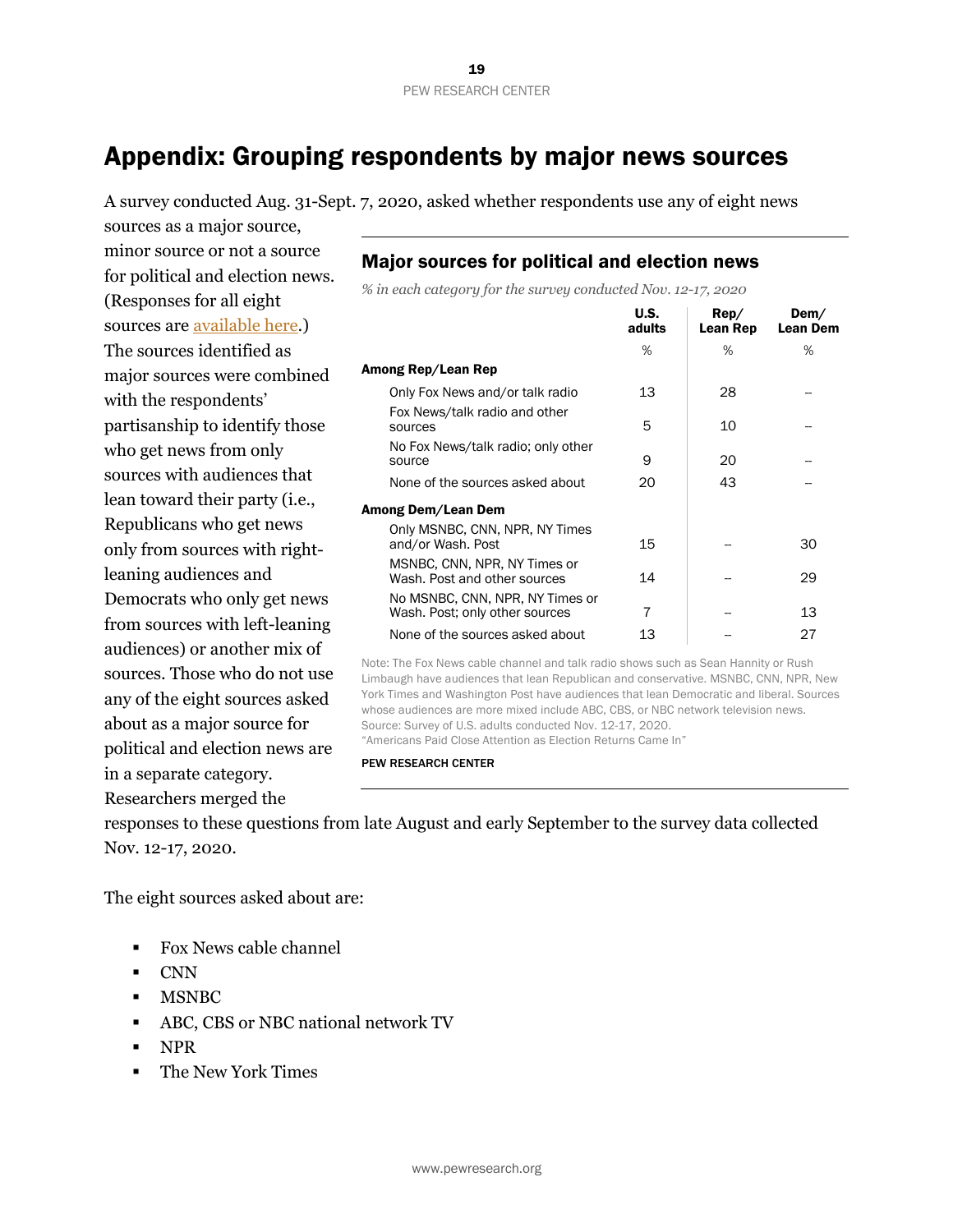- The Washington Post
- Talk radio, such as Sean Hannity or Rush Limbaugh

Sources were selected from among the top responses (used by about 10% or more of U.S. adults) to a question from November 2019 asking if respondents got news from each of 30 different sources in the past week. More details about this measure and what it reveals about Americans' news habits are [available here](https://www.journalism.org/2020/01/24/u-s-media-polarization-and-the-2020-election-a-nation-divided/), and all data for the question is [available here](https://www.pewresearch.org/pathways-2020/SOURCEUSE_1/political_party/us_adults).

The eight sources asked about were then classified according to the political partisanship and ideology of their audiences. For this analysis, respondents who call each source a "major source" for political and election news are considered part of its audience.

An outlet is considered to have a left-leaning audience if the proportion of all audience members that identify as liberal Democrats is at least two-thirds higher than the proportion who identify as conservative Republicans. Alternatively, an outlet is considered to have a right-leaning audience if the proportion of all audience members who identify as conservative Republicans is at least twothirds higher than the proportion that identify as liberal Democrats. An outlet is classified as having a mixed audience if neither liberal Democrats nor conservative Republicans make up at least two-thirds more of the audience than the other.

Respondents who did not complete the survey conducted Aug. 31-Sept. 7, 2020, are not included in the analysis using these media habits.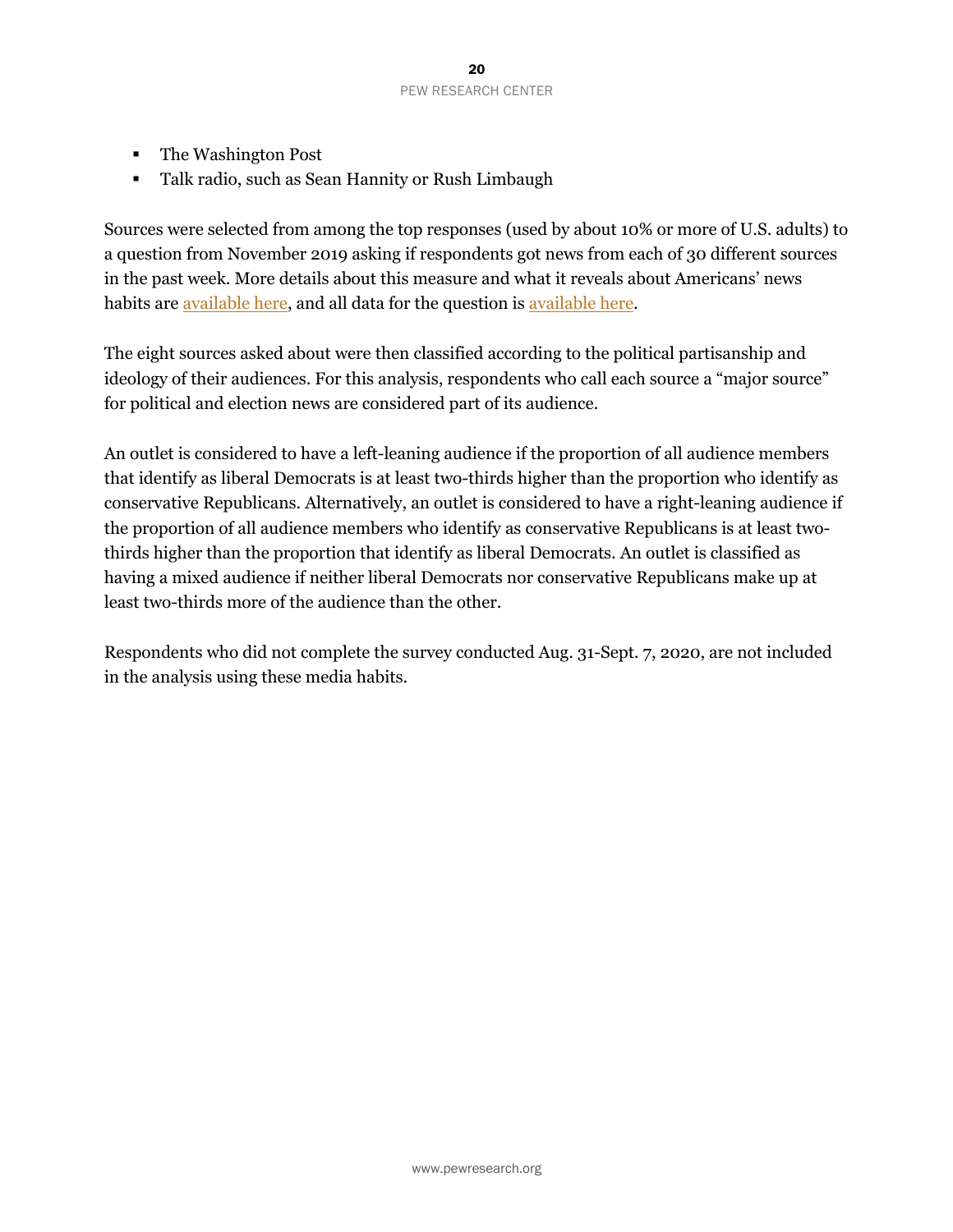## Acknowledgments

The American News Pathways project was made possible by The Pew Charitable Trusts. Pew Research Center is a subsidiary of The Pew Charitable Trusts, its primary funder. This initiative is a collaborative effort based on the input and analysis of the following individuals. Find related reports online at<https://www.pewresearch.org/topics/election-news-pathways/>.

#### Research Team

Amy Mitchell, *Director, Journalism Research* J. Baxter Oliphant, *Senior Researcher* Katerina Eva Matsa, *Associate Director, Journalism Research* Elisa Shearer, *Research Associate* Mason Walker, *Research Analyst* Mark Jurkowitz, *Senior Writer* Michael Lipka, *Editorial Manager, Religion Research* Michael Barthel, *Senior Researcher* Jeffrey Gottfried, *Senior Researcher* Galen Stocking, *Computational Social Scientist* Maya Khuzam, *Research Assistant* Kirsten Worden, *Research Assistant* Andrew Mercer, *Senior Research Methodologist* Dorene Asare Marfo, *Survey Research Methodologist* Scott Keeter, *Senior Survey Advisor* Claudia Deane, *Vice President, Research* Nick Bertoni, *Panel Manager* Courtney Kennedy, *Director, Survey Research*

#### Editorial and Graphic Design

David Kent, *Senior Copy Editor* Margaret Porteus, *Information Graphics Designer* Alissa Scheller, *Information Graphics Designer* Peter Bell, *Design Director* Andrea Caumont, *Digital Engagement Manager* John Gramlich, *Senior Writer/Editor* Bruce Drake, *Senior Editor*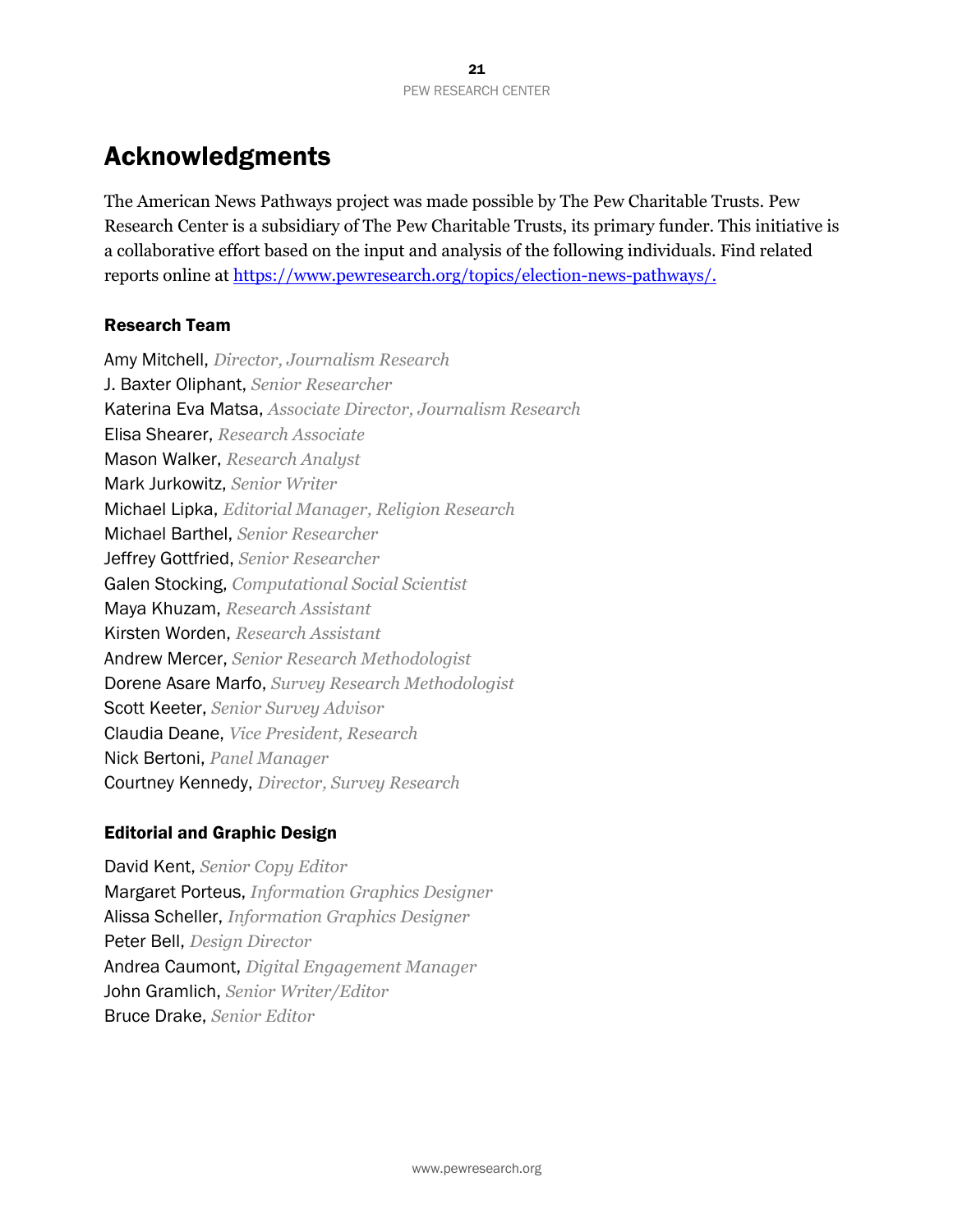#### Communications and Web Publishing

Rachel Weisel, *Senior Communications Manager* Hannah Klein, *Communications Manager* Calvin Jordan, *Communications Associate* Andrew Grant, *Communications Associate* Sara Atske, *Associate Digital Producer* Shannon Greenwood, *Digital Producer* Stacy Rosenberg, *Associate Director, Digital* Seth Rubenstein, *Lead Web Developer* Benjamin Wormald, *Web Developer* Carrie Elizabeth Blazina, *Associate Digital Producer* Kelly Browning, *User Experience Manager* Michael Piccorossi, *Director, Digital Strategy*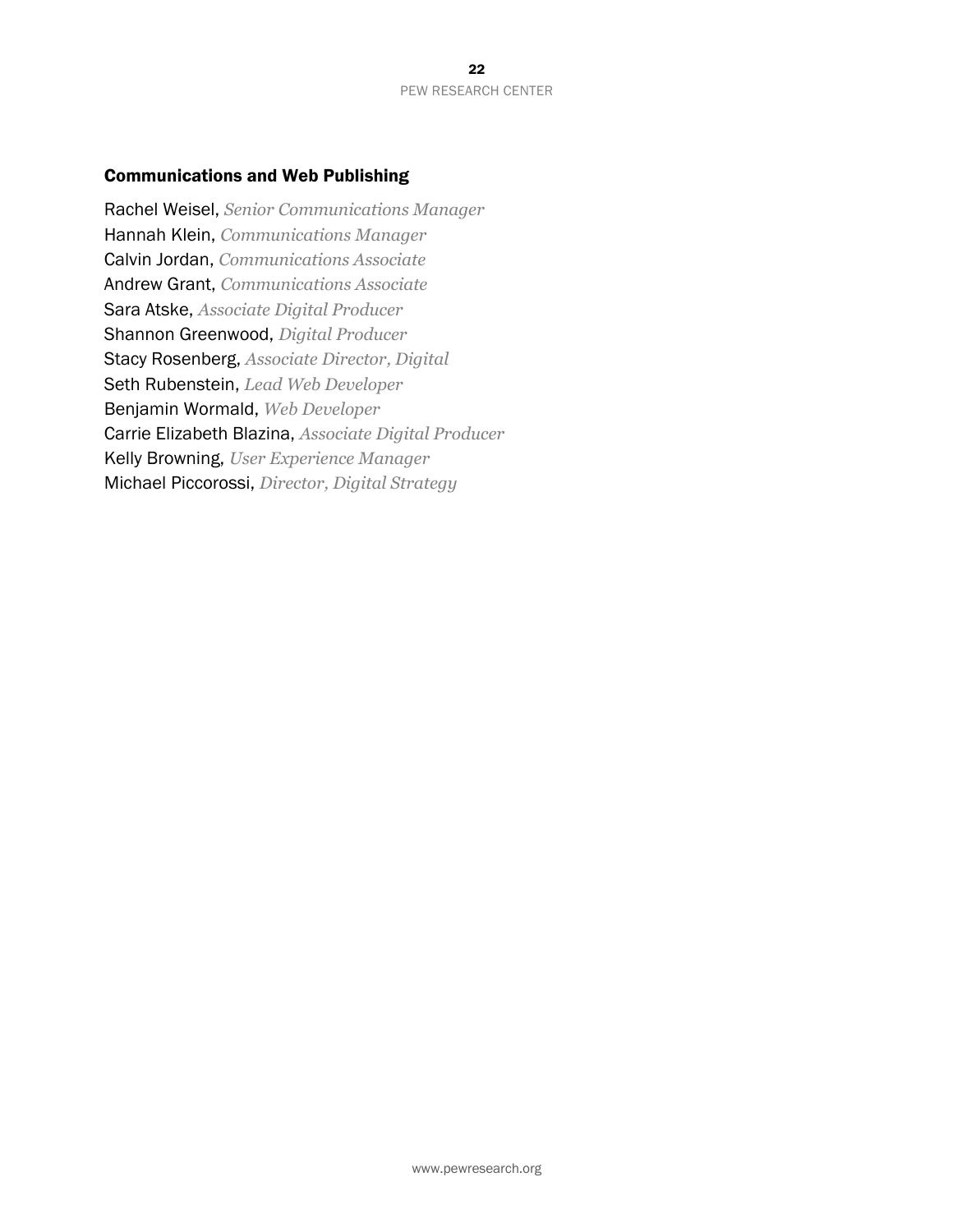# Methodology

## **The American Trends Panel survey methodology**

#### **Overview**

The American Trends Panel (ATP), created by Pew Research Center, is a nationally representative panel of randomly selected U.S. adults. Panelists participate via self-administered web surveys. Panelists who do not have internet access at home are provided with a tablet and wireless internet connection. Interviews are conducted in both English and Spanish. The panel is being managed by Ipsos.

Data in this report is drawn from the panel wave conducted Nov. 12 to Nov. 17, 2020. A total of 11,818 panelists responded out of 13,568 who were sampled, for a response rate of 87%. This does not include two panelists who were removed from the data due to extremely high rates of refusal or straightlining. The cumulative response rate accounting for nonresponse to the recruitment surveys and attrition is 5%. The break-off rate among panelists who logged on to the survey and completed at least one item is 1%. The margin of sampling error for the full sample of 11,818 respondents is plus or minus 1.6 percentage points.

#### Panel recruitment

The ATP was created in 2014, with the first cohort of panelists invited to join the panel at the end of a large, national, landline and cellphone random-digit-dial survey that was conducted in both

English and Spanish. Two additional recruitments were conducted using the same method in 2015 and 2017, respectively. Across these three surveys, a total of 19,718 adults were invited to join the ATP, of whom 9,942 (50%) agreed to participate.

In August 2018, the ATP switched from telephone to address-based recruitment. Invitations were sent to a random, address-based sample of households selected

### American Trends Panel recruitment surveys

| <b>Recruitment dates</b>  | <b>Mode</b><br>Landline/ | <b>Invited</b> | <b>Joined</b> | <b>Active</b><br>panelists<br>remaining |
|---------------------------|--------------------------|----------------|---------------|-----------------------------------------|
| Jan. 23 to March 16, 2014 | cell RDD                 | 9.809          | 5.338         | 2,187                                   |
| Aug. 27 to Oct. 4, 2015   | Landline/<br>cell RDD    | 6.004          | 2.976         | 1.245                                   |
| April 25 to June 4, 2017  | Landline/<br>cell RDD    | 3,905          | 1.628         | 622                                     |
| Aug. 8 to Oct. 31, 2018   | ABS/web                  | 9.396          | 8.778         | 5.906                                   |
| Aug. 19 to Nov. 30, 2019  | ABS/web                  | 5.900          | 4.720         | 2.334                                   |
| June 1 to July 19, 2020   | ABS/web                  | 1.865          | 1.636         | 1.274                                   |
|                           | Total                    | 36,879         | 25,076        | 13.568                                  |

Note: Approximately once per year, panelists who have not participated in multiple consecutive waves or who did not complete an annual profiling survey are removed from the panel. Panelists also become inactive if they ask to be removed from the panel.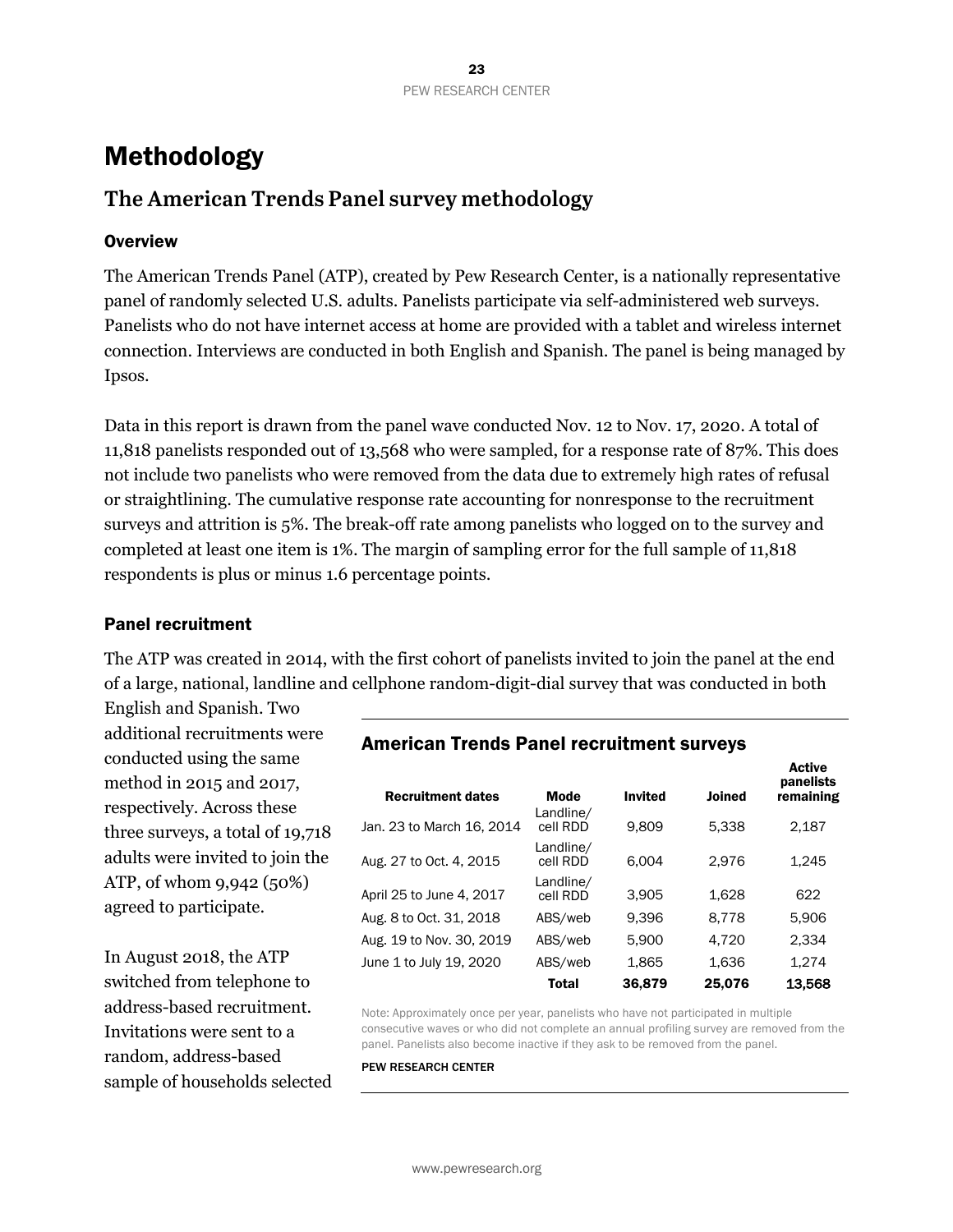from the U.S. Postal Service's Delivery Sequence File. Two additional recruitments were conducted using the same method in 2019 and 2020, respectively. Across these three address-based recruitments, a total of 17,161 adults were invited to join the ATP, of whom 15,134 (88%) agreed to join the panel and completed an initial profile survey. In each household, the adult with the next birthday was asked to go online to complete a survey, at the end of which they were invited to join the panel. Of the 25,076 individuals who have ever joined the ATP, 13,568 remained active panelists and continued to receive survey invitations at the time this survey was conducted.

The U.S. Postal Service's Delivery Sequence File has been estimated to cover as much as 98% of the population, although some studies suggest that the coverage could be in the low 90% range.<sup>1</sup> The American Trends Panel never uses breakout routers or chains that direct respondents to additional surveys.

#### Sample design

The overall target population for this survey was non-institutionalized persons ages 18 and older, living in the U.S., including Alaska and Hawaii.

#### Questionnaire development and testing

The questionnaire was developed by Pew Research Center in consultation with Ipsos. The web program was rigorously tested on both PC and mobile devices by the Ipsos project management team and Pew Research Center researchers. The Ipsos project management team also populated test data which was analyzed in SPSS to ensure the logic and randomizations were working as intended before launching the survey.

#### **Incentives**

All respondents were offered a post-paid incentive for their participation. Respondents could choose to receive the post-paid incentive in the form of a check or a gift code to Amazon.com or could choose to decline the incentive. Incentive amounts ranged from \$5 to \$20 depending on whether the respondent belongs to a part of the population that is harder or easier to reach. Differential incentive amounts were designed to increase panel survey participation among groups that traditionally have low survey response propensities.

#### Data collection protocol

The data collection field period for this survey was Nov. 12 to Nov. 17, 2020.

<sup>1</sup> AAPOR Task Force on Address-based Sampling. 2016. "AAPOR Report: Address-based Sampling."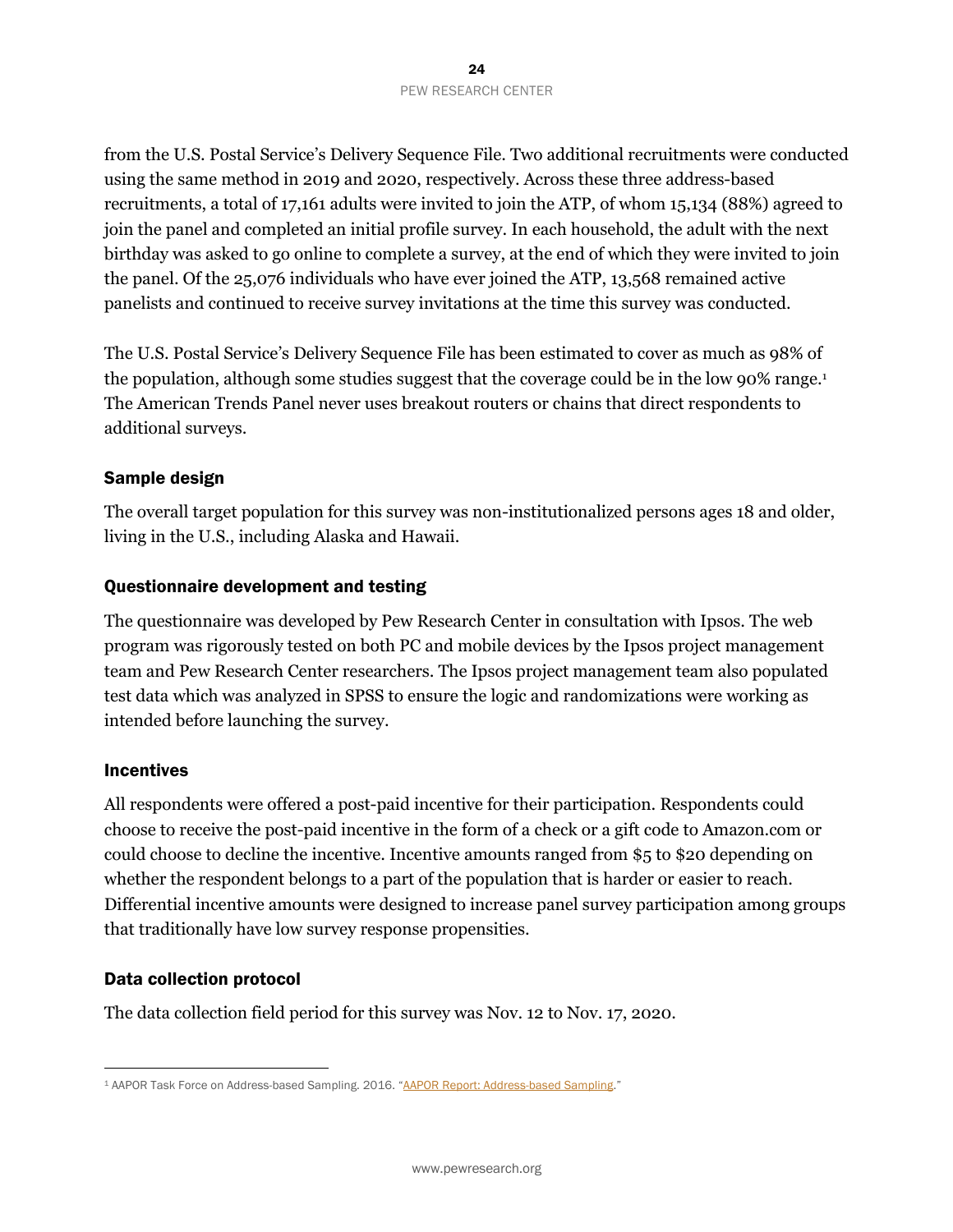On Nov. 12 and Nov. 13, invitations were sent out in two separate launches: Soft Launch and Full Launch. Sixty panelists were included in the soft launch, which began with an initial invitation sent on November 12, 2020. The ATP panelists chosen for the initial soft launch were known responders who had completed previous ATP surveys within one day of receiving their invitation. All remaining English- and Spanish-speaking panelists were included in the full launch and were sent an invitation on November 13, 2020.

All panelists with an email address received an email invitation and up to two email reminders if they did not respond to the survey. All ATP panelists that consented to SMS messages received an SMS invitation and up to one SMS reminder. Interactive voice recording (IVR) reminder calls were made on November 14, 2020 to 179 tablet households that previously provided consent to receive these reminders.

| Invitation and reminder dates |                    |                    |  |
|-------------------------------|--------------------|--------------------|--|
|                               | <b>Soft Launch</b> | <b>Full Launch</b> |  |
| Initial invitation            | 11/12/2020         | 11/13/2020         |  |
| First reminder                | 11/15/2020         | 11/15/2020         |  |
| <b>IVR</b> reminder           | 11/14/2020         | 11/14/2020         |  |
| Final reminder                | 11/16/2020         | 11/16/2020         |  |

#### Data quality checks

To ensure high-quality data, the Center's researchers performed data quality checks to identify any respondents showing clear patterns of satisficing. This includes checking for very high rates of leaving questions blank, as well as always selecting the first or last answer presented. As a result of this checking, two ATP respondents were removed from the survey dataset prior to weighting and analysis.

#### Weighting

The ATP data was weighted in a multistep process that accounts for multiple stages of sampling and nonresponse that occur at different points in the survey process. First, each panelist begins with a base weight that reflects their probability of selection for their initial recruitment survey (and the probability of being invited to participate in the panel in cases where only a subsample of respondents were invited). The base weights for panelists recruited in different years are scaled to be proportionate to the effective sample size for all active panelists in their cohort. To correct for nonresponse to the initial recruitment surveys and gradual panel attrition, the base weights for all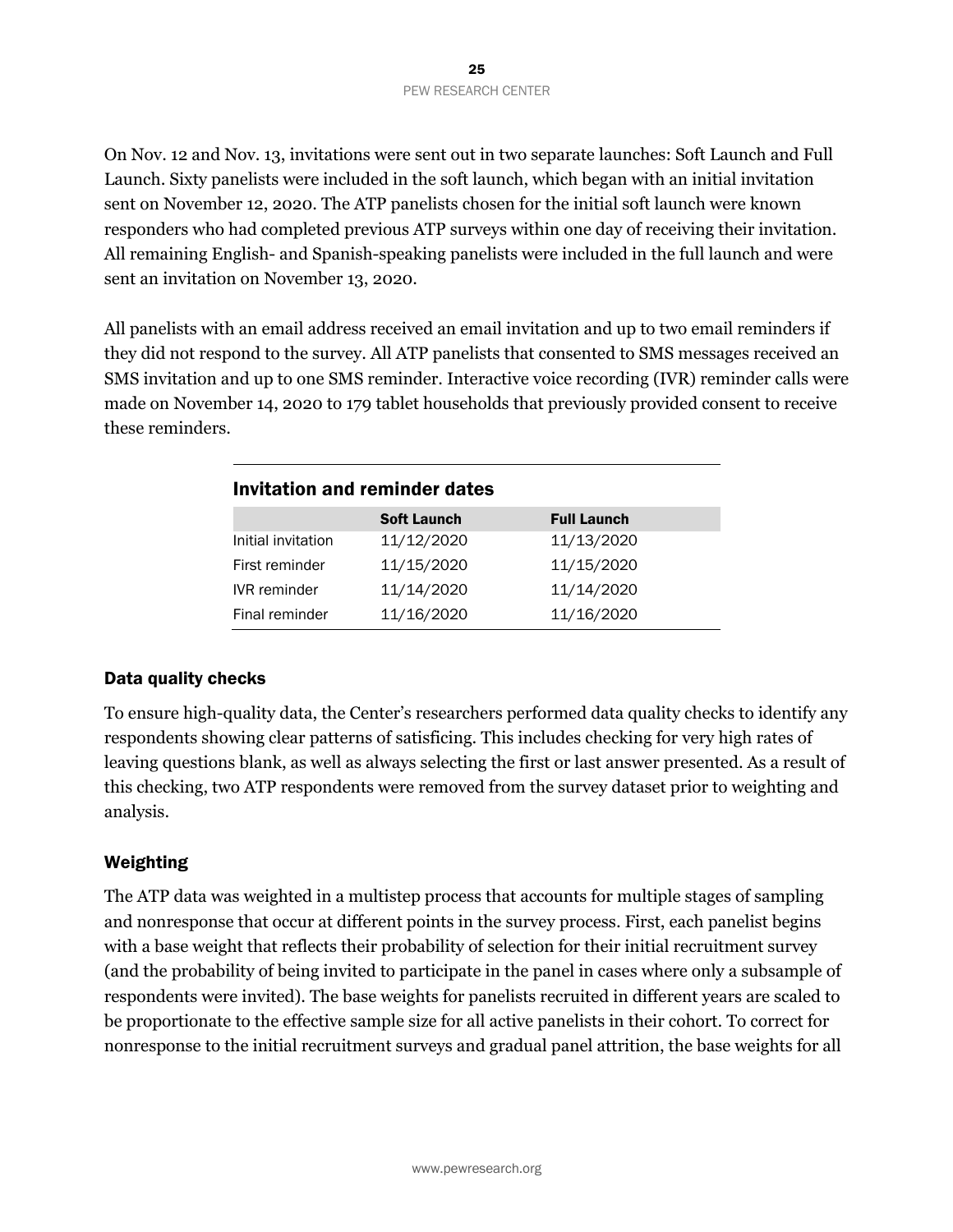active panelists are calibrated to align with the population benchmarks identified in the accompanying table to create a full-panel weight.

For ATP waves in which only a subsample of panelists are invited to participate, a wavespecific base weight is created by adjusting the full-panel weights for subsampled panelists to account for any differential probabilities of selection for the particular panel wave. For waves in which all active panelists are invited to participate, the wave-specific base weight is identical to the full-panel weight.

#### **Variable Benchmark source** Age x Gender Education x Gender Education x Age Race/Ethnicity x Education Born inside vs. outside the U.S. among Hispanics and Asian Americans Years lived in the U.S. 2018 American Community Survey Census region x Metro/Non-metro 2019 CPS March Supplement Volunteerism 2017 CPS Volunteering & Civic Life **Supplement** Voter registration 2018 CPS Voting and Registration Supplement Party affiliation **Party and Average of the three most recent Pew** Research Center telephone surveys Frequency of internet use Religious affiliation 2020 National Public Opinion Reference Survey 2020 popular vote turnout Projections based on Cook Political Report as of 4:55 PM, November 17 Note: Estimates from the ACS are based on non-institutionalized adults. Voter registration is

calculated using procedures from Hur, Achen (2013) and rescaled to include the total U.S. adult population. The 2020 National Public Opinion Reference Survey featured 1,862 online completions and 2,247 mail survey completions.

PEW RESEARCH CENTER

The wave-specific base weights for panelists who completed the survey are again calibrated to match the population benchmarks specified above. These weights are trimmed (typically at about the 1st and 99th percentiles) to reduce the loss in precision stemming from variance in the weights. Sampling errors and test of statistical significance take into account the effect of weighting.

A final adjustment was applied to the trimmed weights to ensure that turnout and the popular vote margin exactly matched the weighting benchmark.

#### Weighting dimensions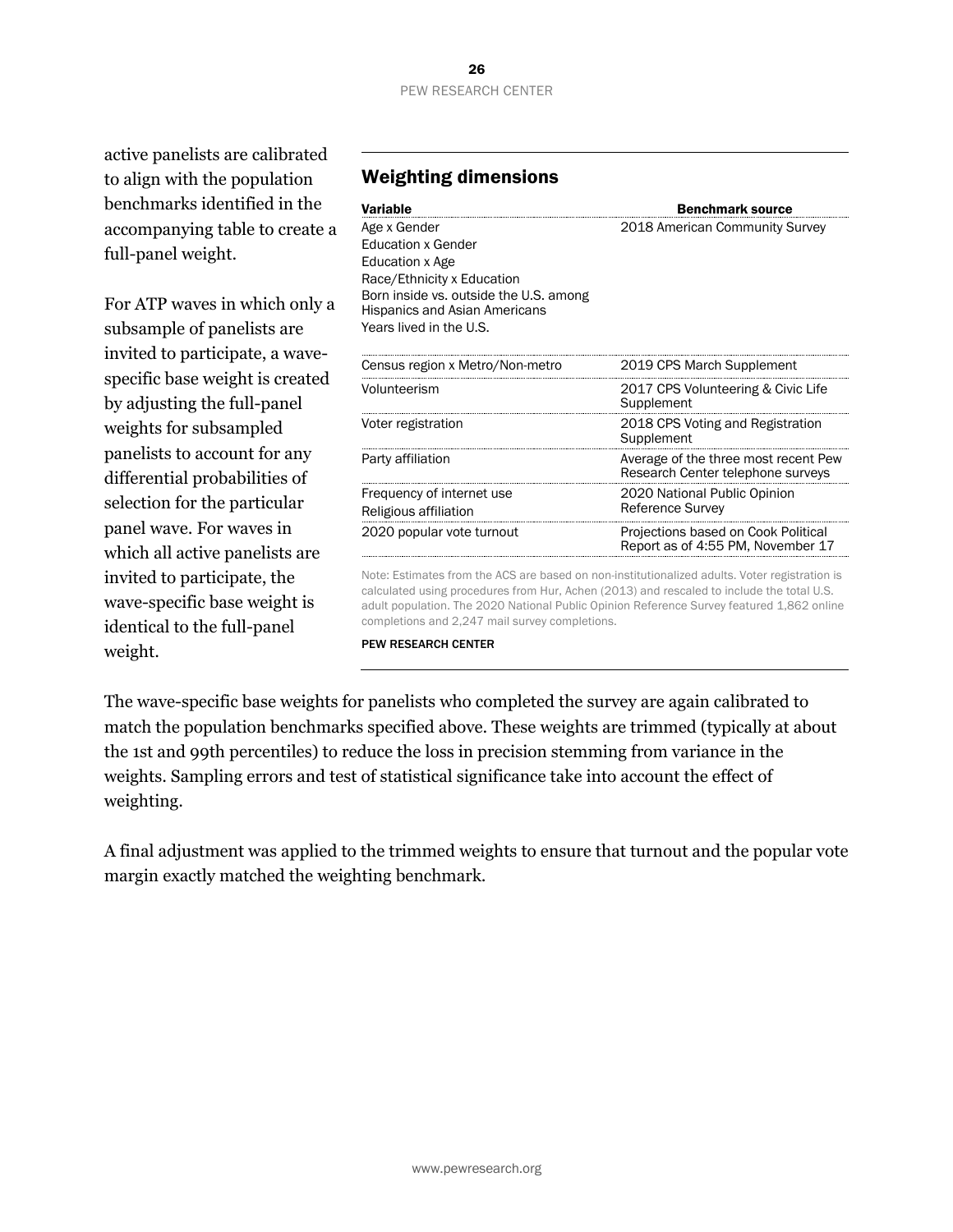The following table shows the unweighted sample sizes and the error attributable to sampling that would be expected at the 95% level of confidence for different groups in the survey.

| Group<br>Total sample                                                                                                                | <b>Unweighted</b><br>sample size<br>11,818 | Plus or minus<br>1.6 percentage points         |
|--------------------------------------------------------------------------------------------------------------------------------------|--------------------------------------------|------------------------------------------------|
| Rep/Lean Rep                                                                                                                         | 4,802                                      | 2.4 percentage points                          |
| Dem/Lean Dem                                                                                                                         | 6,740                                      | 2.3 percentage points                          |
| Among Rep/Lean Rep<br>Only Fox News and/or talk<br>radio<br>Fox News/talk radio and other<br>sources<br>No Fox News/talk radio; only | 1,212<br>313                               | 4.5 percentage points<br>9.5 percentage points |
| other sources                                                                                                                        | 712                                        | 6.4 percentage points                          |
| None of the sources                                                                                                                  | 1,295                                      | 4.8 percentage points                          |
| Among Dem/Lean Dem                                                                                                                   |                                            |                                                |
| Only CNN, MSNBC, NPR, NY<br>Times and/or Wash. Post<br>CNN, MSNBC, NPR, NY Times                                                     | 2,012                                      | 4.3 percentage points                          |
| or Wash. Post and other<br>sources                                                                                                   | 1,432                                      | 5.2 percentage points                          |
| No CNN, MSNBC, NPR, NY<br>Times or Wash. Post; only<br>other sources;                                                                | 564                                        | 7.6 percentage points                          |
| None of the sources                                                                                                                  | 855                                        | 6.3 percentage points                          |

Sample sizes and sampling errors for other subgroups are available upon request. In addition to sampling error, one should bear in mind that question wording and practical difficulties in conducting surveys can introduce error or bias into the findings of opinion polls.

#### Dispositions and response rates

| <b>Final dispositions</b>                            | <b>AAPOR code</b> | <b>Total</b>   |
|------------------------------------------------------|-------------------|----------------|
| Completed interview                                  | 1.1               | 11,818         |
| Logged onto survey; broke-off                        | 2.12              | 117            |
| Logged onto survey; did not complete any items       | 2.1121            | 74             |
| Never logged on (implicit refusal)                   | 2.11              | 1557           |
| Survey completed after close of the field period     | 2.27              | O              |
| Completed interview but was removed for data quality |                   | $\overline{2}$ |
| Screened out                                         |                   | N/A            |
| <b>Total panelists in the survey</b>                 |                   | 13.568         |